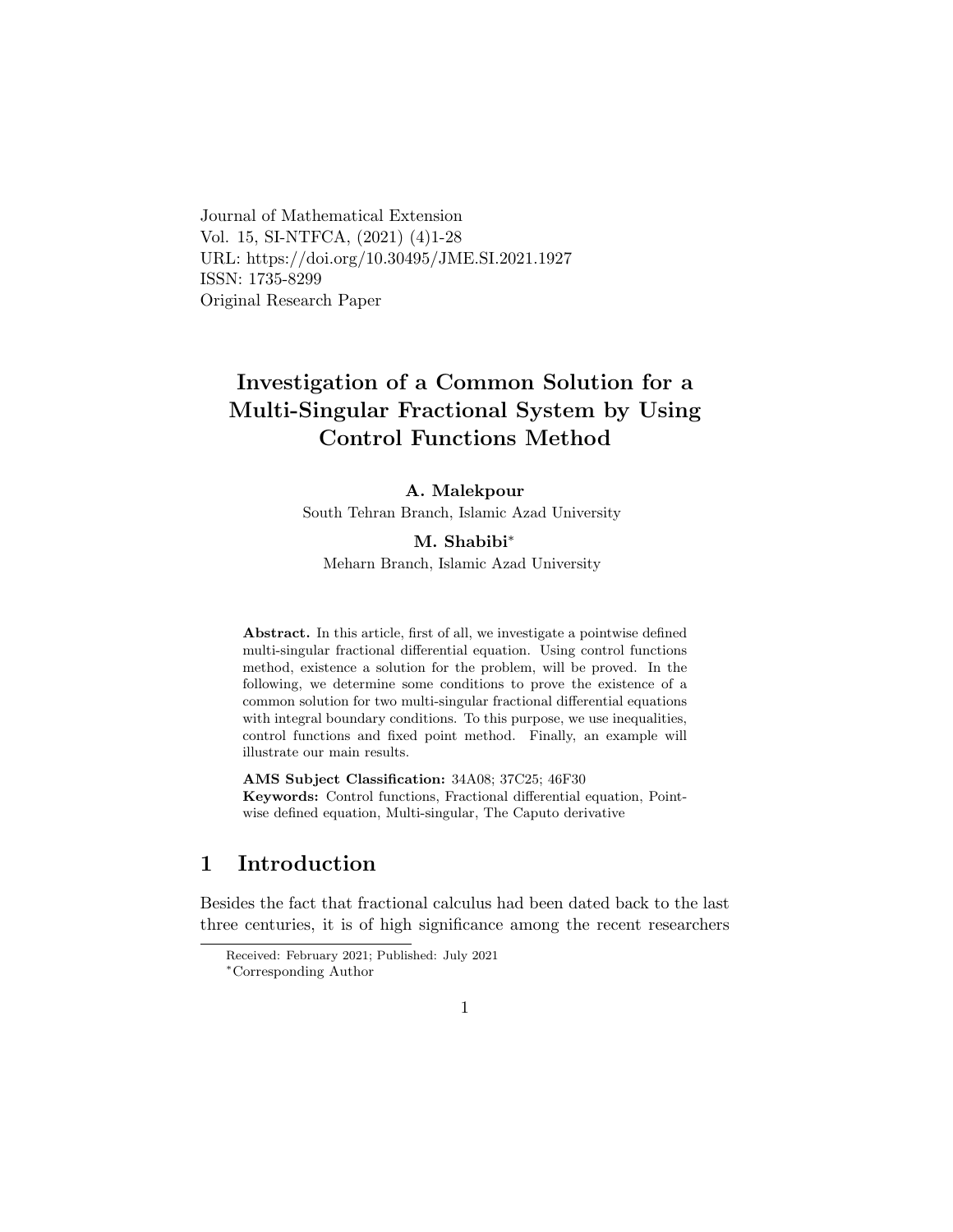and academians (see, for instance, [\[1\]](#page-24-0)- [\[7\]](#page-24-1)), that sometimes are singular at some points (see  $[8]$ - [\[13\]](#page-25-1)). Sometimes, considering a mathematical model of a sceintific phenomena, leads to a fractional differential equation, therefore many application in fractional calculus can be seen (see  $[14] - [20]$  $[14] - [20]$  $[14] - [20]$ .

In [\[21\]](#page-26-1), the authors investigated the fractional equation  ${}^{c}\mathcal{D}^{\sigma}\nu(t)+y(t,\nu(t))$ = 0 with initial conditions  $\nu(0) = \nu''(0) = 0$  and  $\nu(1) = \tau \int_0^1 \nu(s) ds$ , where  $0 < t < 1, 2 < \sigma < 3, 0 < \tau < 2, {}^{c}\mathcal{D}^{\sigma}$  is the Caputo fractional derivative and  $y : [0, 1] \times [0, \infty) \rightarrow [0, \infty)$  is a continuous function.

In 2013, the fractional problem  ${}^c\mathcal{D}^r\nu(\xi) + y(t,\nu(\xi)) = 0$  with boundary conditions  $\nu'(0) = \nu''(0) = \cdots = \nu^{(k_0-1)}(0) = 0$  and  $\nu(1) = \int_0^1 \nu(s) d\gamma(s)$ was investigated, where  $0 < \xi < 1$ ,  $n \geq 2$ ,  $r \in (k_0 - 1, k_0)$ ,  $\gamma(s)$  is a function of bounded variation, y may have singularity at  $\xi = 1$  and  $\int_0^1 d\gamma(s) < 1$  $\int_0^1 d\gamma(s) < 1$  $\int_0^1 d\gamma(s) < 1$  ([\[22\]](#page-26-2)).

In 2015, the fractional problem  ${}^c\mathcal{D}^{\rho}y(t) = \psi(t, y(t), {}^c\mathcal{D}^{\sigma}y(t))$  with boundary conditions  $y(0) + y'(0) = g(x)$ ,  $\int_0^1 y(t)dt = m_0$  and  $y''(0) = y^{(3)}(0) =$  $\cdots = y^{(n_\rho - 1)}(0) = 0$  was studied where,  $0 < t < 1$ ,  $m_0$  is a real number,  $n_{\rho} \geq 2, \ \rho \in (n_{\rho} - 1, n_{\rho}), \ 0 < \sigma < 1, \ ^{c}\mathcal{D}^{\rho}$  and  $^{c}D^{\sigma}$  is the Caputo fractional derivatives,  $g \in C([0,1], \mathbb{R}) \to \mathbb{R}$  and  $\psi : (0,1] \times \mathbb{R} \times \mathbb{R} \to \mathbb{R}$  is continuouswith  $\psi(t, u, v)$  that may be singular at  $t = 0$  ([\[23\]](#page-26-3)).

In 2018, the existence of a solution for the following three steps crisis problem was investigated:

<span id="page-1-0"></span>
$$
{}^{c}\mathcal{D}^{\eta}z(t) + \psi(t, z(t), z'(t), {}^{c}\mathcal{D}^{\sigma}z(t), \int_0^t \Omega(\xi)z(\xi)d\xi, \omega(x(t))) = 0
$$

with boundary conditions  $z(1) = z(0) = z''(0) = z^{n_{\eta}}(0) = 0$ , where  $\eta \geq 2, \lambda, \mu, \sigma \in (0,1), \Omega \in L^1[0,1], \omega : C^1[0,1] \to C^1[0,1]$  is a mapping such that  $\|\omega(x_1) - \omega(x_2)\| \leq \iota_0 \|x_1 - x_2\| + \iota_1 \|x_1' - x_2'\|$  for some non-negative real numbers  $\iota_0$  and  $\iota_1 \in [0, \infty)$  and all  $x_1, x_2 \in C^1[0, 1],$ <sup>c</sup> $\mathcal{D}^{\eta}$  is the *η*-order Caputo fractional derivative,  $\psi(t, z_1(t), ..., z_5(t)) =$  $\psi_1(t, z_1(t), ..., z_5(t))$  for all  $t \in [0, \lambda), \psi(t, z_1(t), ..., z_5(t)) = \psi_2(t, z_1(t), ...,$  $z_5(t)$  for all  $t \in [\lambda, \mu]$  and  $\psi(t, z_1(t), ..., z_5(t)) = \psi_3(t, z_1(t), ..., z_5(t))$  for all  $t \in (\mu, 1], \psi_1(t, \ldots, \ldots, \ldots)$  and  $\psi_3(t, \ldots, \ldots, \ldots)$  are continuous on  $[0, \lambda)$ and  $(\mu, 1]$  and  $\psi_2(t, \ldots, \ldots, \ldots)$  is multi-singular ([\[24\]](#page-26-4)).

In 2019, the existence and uniqueness of solutions were discussed for the following class of boundary value problem of nonlinear fractional differ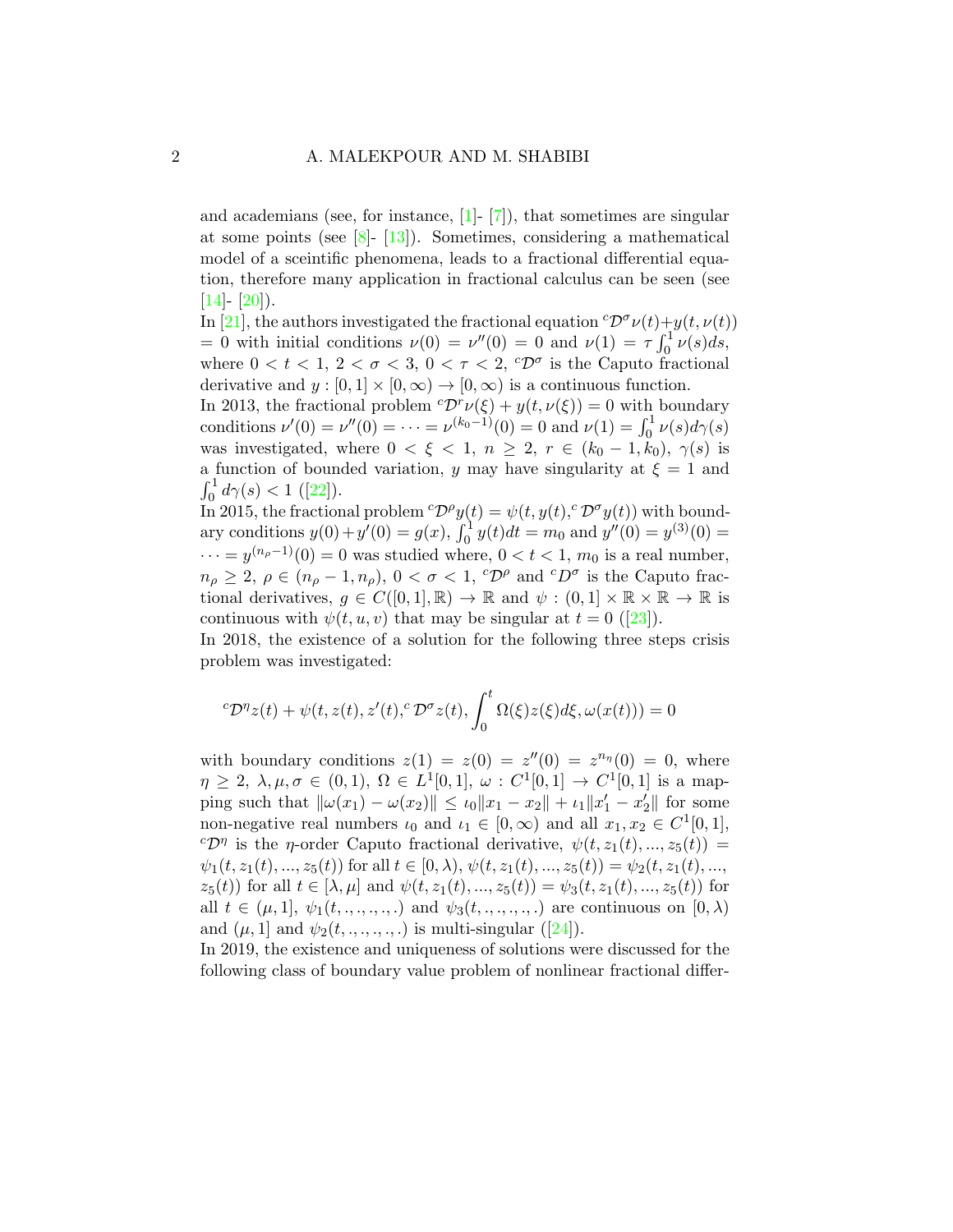ential equations depending with non-separated type integral boundary conditions

$$
{}^c\mathcal{D}^q z(t) = \Psi(t, z(t), {}^c\mathcal{D}^r z(t))
$$

with the conditions  $z(0) - \iota_1 z(\tau) = \kappa_1 \int_0^{\tau} U(s, z(s)) ds$  and  $z'(0) - \iota_2 z'(\tau) = \kappa_2 \int_0^{\tau} V(s, z(s)) ds$ , where  $t \in [0, \tau]$ ,  $t > 0$ ,  $1 < q \le 2$ ,  $0 < r \leq 1$ ,  ${}^c\mathcal{D}^q$  is the q-th order of the Caputo fractional derivative,  $\Psi \in C([0,\tau] \times \mathbb{R} \times \mathbb{R},\mathbb{R}), U, V : [0,\tau] \times \mathbb{R} \to \mathbb{R}$  are given continuous functionsand  $\iota_1, \iota_2, \kappa_1, \kappa_2 \in \mathbb{R}$  with  $\iota_1 \neq 1$  and  $\iota_2 \neq 1$  ([\[25\]](#page-27-0)).

In 2020, the existence of solutions were examined for the following nonlinear differential pointwise defined system:

$$
\begin{cases}\n^{c}\mathcal{D}^{\alpha_{1}}\nu_{1}(t) = h_{1}(t,\nu_{1}(t),\nu'_{1}(t),~^{c}\mathcal{D}^{\beta_{1}}\nu_{1}(t),~^{p_{1}}\nu_{1}(t),\n...,\nu_{m}(t),\nu'_{m}(t),~^{c}\mathcal{D}^{\beta_{m}}\nu_{m}(t),~^{p_{m}}\nu_{m}(t)),\n\vdots\n^{c}\mathcal{D}^{\alpha_{m}}\nu_{m}(t) = h_{m}(t,\nu_{1}(t),\nu'_{1}(t),~^{c}\mathcal{D}^{\beta_{1}}\nu_{1}(t),~^{p_{1}}\nu_{1}(t),\n...,\nu_{m}(t),\nu'_{m}(t),~^{c}\mathcal{D}^{\beta_{m}}\nu_{m}(t),~^{p_{m}}\nu_{m}(t)),\n\end{cases}
$$

with boundary value conditions  $\nu_k^{(j)}$  $k_k^{(J)}(0) = 0$  for  $2 \le j \le n_k - 1$  and  $k=1,\ldots,m,$ 

$$
\nu_k(\theta_k) = \sum_{i=1}^{n_0} \lambda_{i,k}^{\ \ c} \mathcal{D}^{\mu_{i,k}} \nu_k(\gamma_{i,k})
$$

and  $\nu'_k(0) = \nu_k(\eta_k)$  for all  $k = 1, 2, ..., m$ , where  $\lambda_{i,k} \geq 0, \beta_k, \gamma_{i,k}, \mu_{i,k}, \theta_k, \eta_k$  $\in (0, 1), p_k > 0, m, n_0 \in \mathbb{N}, k = 1, 2, ..., m, i = 1, 2, ..., n_0, \ ^{c}\mathcal{D}^{\alpha_k}$ is the Caputo fractional derivative of order  $\alpha_k \geq 2$ ,  $n_k = [\alpha_k] + 1$ , and  $h_k : [0,1] \times X^{4m} \to \mathbb{R}$ , is singular at some points [0, 1], where  $X = C^1[0,1]$  $X = C^1[0,1]$  $X = C^1[0,1]$  ([\[26\]](#page-27-1)).

Regarding the main ideas of above papers, we investigate the noncontrolled multi-singular fractional differential pointwisly defined equation

$$
{}^{c}\mathcal{D}^{\sigma}w(t) + \mathcal{U}(t, w(t), w'(t), {}^{c}\mathcal{D}^{\beta}w(t), \phi(w(t))) = 0 \qquad (1)
$$

with boundary conditions  $w(0) = 0$  for  $\sigma \in [2,3)$  and  $w(0) = w''(0) = 0$  $w^{(n_0)}(0) = 0$  where  $n_0 = [\sigma] - 1$  for  $\sigma \in [3, \infty)$  and also  $w(\eta)$  +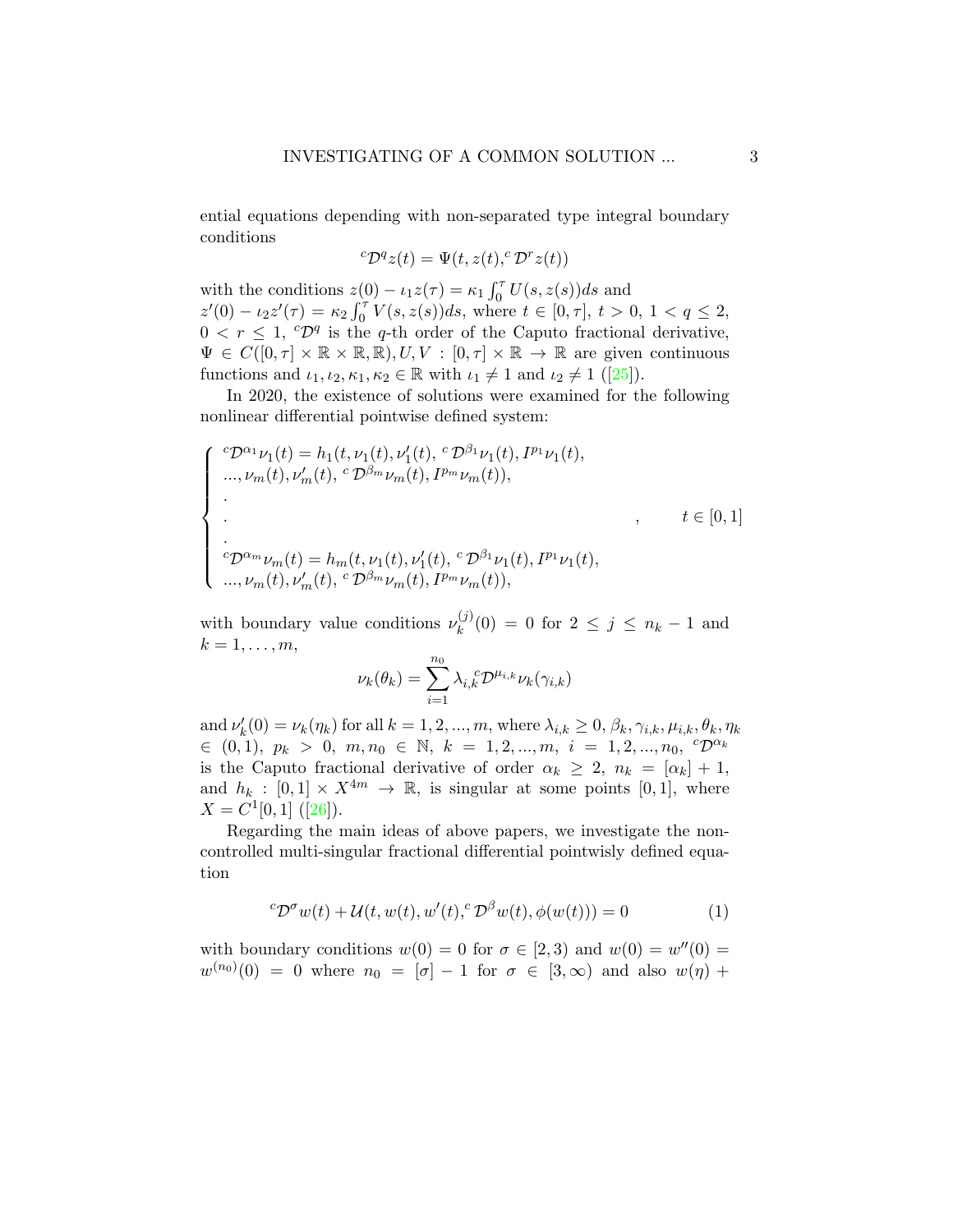$\int_0^1 w(s)ds = 0$  where  $\sigma \geq 2, \eta, \beta \in (0,1), \phi: X \to X$  is a mapping such that for all  $w_1, w_2 \in X$ ,  $\|\phi(w_1) - \phi(w_2)\| \le a_0 \|w_1 - w_2\| + a_1 \|w_1' - w_2'\|$ for some  $a_0, a_1 \in [0, \infty)$ ,  ${}^c\mathcal{D}^{\sigma}$  is the Caputo fractional derivative of order  $\sigma$  and  $\mathcal{U} : [0,1] \times \mathbb{R}^4 \to \mathbb{R}$  is a function such that  $\mathcal{U}(t, \ldots, t)$  is singular at some points  $t \in [0, 1]$ . In fact, U is stated to be multi-sigular when it is singular at more than one point  $t$  (see Example 2.1 and 2.2). Likewise,  ${}^{c}\mathcal{D}^{\alpha}w(t) + \mathcal{U}(t) = 0$  is pointwise defined equation on [0, 1] if there is the set  $E \subset [0,1]$  such that its measure of complement  $E^c$  is zero and equation on  $E$  is being hold. It's obvious that every equation is a pointwisly defined equation. In this paper, we use  $\|.\|_1$  as the norm of  $L^1[0,1], ||.||$  as the sup norm  $Y = C[0,1]$  and  $||w||_* = \max{||w||, ||w'||}$ as the norm of  $X = C^1[0, 1].$ 

### 2 Preliminaries

In this section, we introduce some notations and basic facts which are used throughout the paper. The Riemann-Liouville integral of order r with the lower limit  $\mathfrak{b} \geq 0$  for a function  $y : (\mathfrak{b}, \infty) \to \mathbb{R}$  is defined by  $\mathcal{I}_{\mathfrak{b}^+}^r y(t) = \frac{1}{\Gamma(r)} \int_{\mathfrak{b}}^t (t-s)^{r-1} y(s) ds$  provided that the right-hand side is pointwise defined on  $(\mathfrak{b}, \infty)$ . we denote  $T^r y(t)$  for  $\mathcal{I}_{0^+}^r y(t)$ . Also, The Caputo fractional derivative of order  $r > 0$  of an absolutely continuous function  $y:(0,\infty) \to \mathbb{R}$  is defined by  ${}^c\mathcal{D}^r y(t) = \frac{1}{\Gamma(n-r)}$  $\int_0^t$ 0  $y^n(s)$  $\frac{g\left( b\right) }{\left( t-s\right) ^{r+1-n}}ds,$ where $n = [r] + 1$  ([\[27\]](#page-27-2)).

Let  $\Psi$  be the family of nondecreasing functions  $\psi : [0, \infty) \to [0, \infty)$  such that $\sum_{n=1}^{\infty} \psi^n(t) < \infty$  for all  $t > 0$  ([\[28\]](#page-27-3)). One can check that  $\psi(t) < t$ forall  $t > 0$  ([\[28\]](#page-27-3)). Let  $\mathcal{T}: X \to X$  and  $\alpha: X \times X \to [0, \infty)$  be two maps. Then  $\mathcal T$  is called an  $\alpha$ -admissible map whenever  $\alpha(x, y) \geq 1$ implies $\alpha(\mathcal{T}x, \mathcal{T}y) \geq 1$  ([\[29\]](#page-27-4)). Let  $(X, d)$  be a complete metric space,  $\psi \in \Psi$  and  $\alpha : X \times X \to [0, \infty)$  a map. A self-map  $\mathcal{T} : X \to X$  is called an  $\alpha$ - $\psi$ -contraction whenever  $\alpha(x, y)d(\mathcal{T}x, \mathcal{T}y) \leq \psi(d(x, y))$  for all  $x, y \in X$  ([\[29\]](#page-27-4)). We need the following results.

<span id="page-3-0"></span>**Lemma 2.1.** ([\[30\]](#page-27-5)) Assume that  $0 < n - 1 \le r < n$  and  $v \in C[0,1] \cap$  $L^1[0,1]$ . Then  $\mathcal{I}^{rc}\mathcal{D}^rv(\xi) = v(\xi) + \sum_{i=0}^{n-1} \iota_i \xi^i$  for some constants  $\iota_0, \ldots, \iota_{n-1} \in \mathbb{R}.$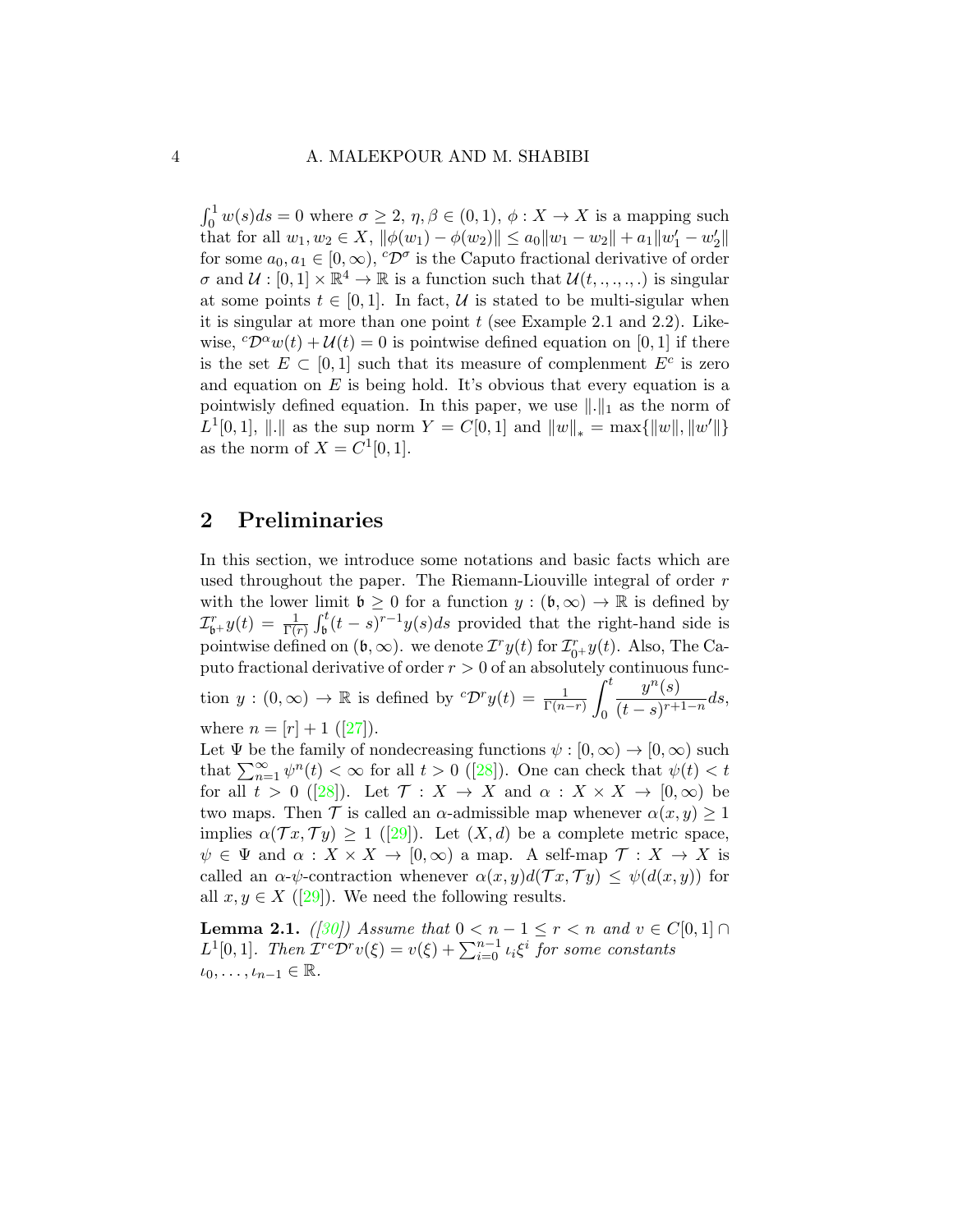<span id="page-4-1"></span>**Lemma 2.2.** ([\[31\]](#page-27-6))Let X is a Banach space and  $C \subseteq X$  is closed and convex. Suppose that  $\Xi$  be a relatively open subset of C with  $0 \in \Xi$  and let  $\mathcal{T} : \Xi \to \mathcal{C}$  be a continuous and compact mapping. Then either i) the mapping  $\mathcal T$  has a fixed point in  $\Xi$ , or ii) there exists  $w_0 \in \partial \Xi$  and  $\gamma \in (0,1)$  with  $w_0 = \gamma \mathcal{T} w_0$ .

<span id="page-4-2"></span>**Lemma 2.3.** ([\[32\]](#page-27-7)) Let  $(X,d)$  be a complete metric space,  $\psi \in \Psi$ ,  $\alpha: X \times X \to [0, \infty)$  is a map and  $S, \mathcal{T}: X \to X$  are mappings satisfying the following conditions i) for  $x, y \in X$ ,  $\alpha(x, y) \geq 1$  implies  $\alpha(\mathcal{S}x, \mathcal{T}y) \geq 1$  or  $\alpha(\mathcal{T}x, \mathcal{S}y) \geq 1$ , ii) there exists  $x_0 \in X$  such that  $\alpha(x_0, \mathcal{S}x_0) \geq 1$ , iii) S and  $\mathcal T$  are continuous iv) for all  $x, y \in X$ ,  $\alpha(x, y)d(Sx, Ty) \leq \psi(d(x, y))$  and  $\alpha(y, x)d(Sx, Ty) \leq \psi(d(x, y)).$ 

Then  $T$  and  $S$  have a common fixed point.

### 3 Main Results

In this section, we declare existence conditions for the problem  $(6)$ . First of all, we change the differential equation to a integral one, then we prove the existence of a solution for the problem  $(6)$ .

<span id="page-4-0"></span>**Lemma 3.1.** Let  $\sigma \geq 2$ ,  $\eta \in (0,1)$  and  $\mathcal{U} \in L^1[0,1]$ . Then  $w(t) =$  $\int_0^1 \kappa(t,s) \mathcal{U}(s) ds$  is a solution for the pointwise defined problem  ${}^c\mathcal{D}^\sigma w(t) +$  $\mathcal{U}(t) = 0$  with boundary value conditions  $w(0) = 0$  for  $\sigma \in [2,3)$  and  $w(0) = w''(0) = w^{(n_0)}(0) = 0$  where  $n_0 = [\sigma] - 1$  for  $\sigma \in [3, \infty)$  and also  $w(\eta) + \int_0^1 w(s)ds = 0$  for all  $\sigma \in [2,\infty)$ , where

$$
\int \frac{-(t-s)^{\sigma-1}}{\Gamma(\sigma)} + \frac{2t(1-s)^{\sigma}}{(2\eta+1)\Gamma(\sigma+1)} + \frac{2t(\eta-s)^{\sigma-1}}{(2\eta+1)\Gamma(\sigma)} \quad 0 \le s \le t \le 1, \ s \le \eta
$$

$$
\kappa(t,s) = \begin{cases}\n\frac{- (t-s)^{\sigma - 1}}{\Gamma(\sigma)} + \frac{2t(1-s)^{\sigma}}{(2\eta + 1)\Gamma(\sigma + 1)} & 0 \le s \le t \le 1, \ s \le \eta \\
\frac{-(t-s)^{\sigma - 1}}{\Gamma(\sigma)} + \frac{2t(1-s)^{\sigma}}{(2\eta + 1)\Gamma(\sigma + 1)} & 0 \le \eta \le s \le t \le 1\n\end{cases}
$$

$$
0 \le t \le s \le 1, \ \eta \le s
$$
  

$$
\frac{2t(1-s)^{\sigma}}{(2\eta+1)\Gamma(\sigma+1)}
$$
  

$$
\frac{2t(1-s)^{\sigma}}{(2\eta+1)\Gamma(\sigma+1)} + \frac{2t(\eta-s)^{\sigma-1}}{(2\eta+1)\Gamma(\sigma)}
$$
  

$$
0 \le t \le s \le \eta \le 1.
$$

$$
\frac{2t(1-s)^{\sigma}}{(2\eta+1)\Gamma(\sigma+1)} + \frac{2t(\eta-s)^{\sigma-1}}{(2\eta+1)\Gamma(\sigma)} \qquad 0 \le t \le s \le \eta \le 1.
$$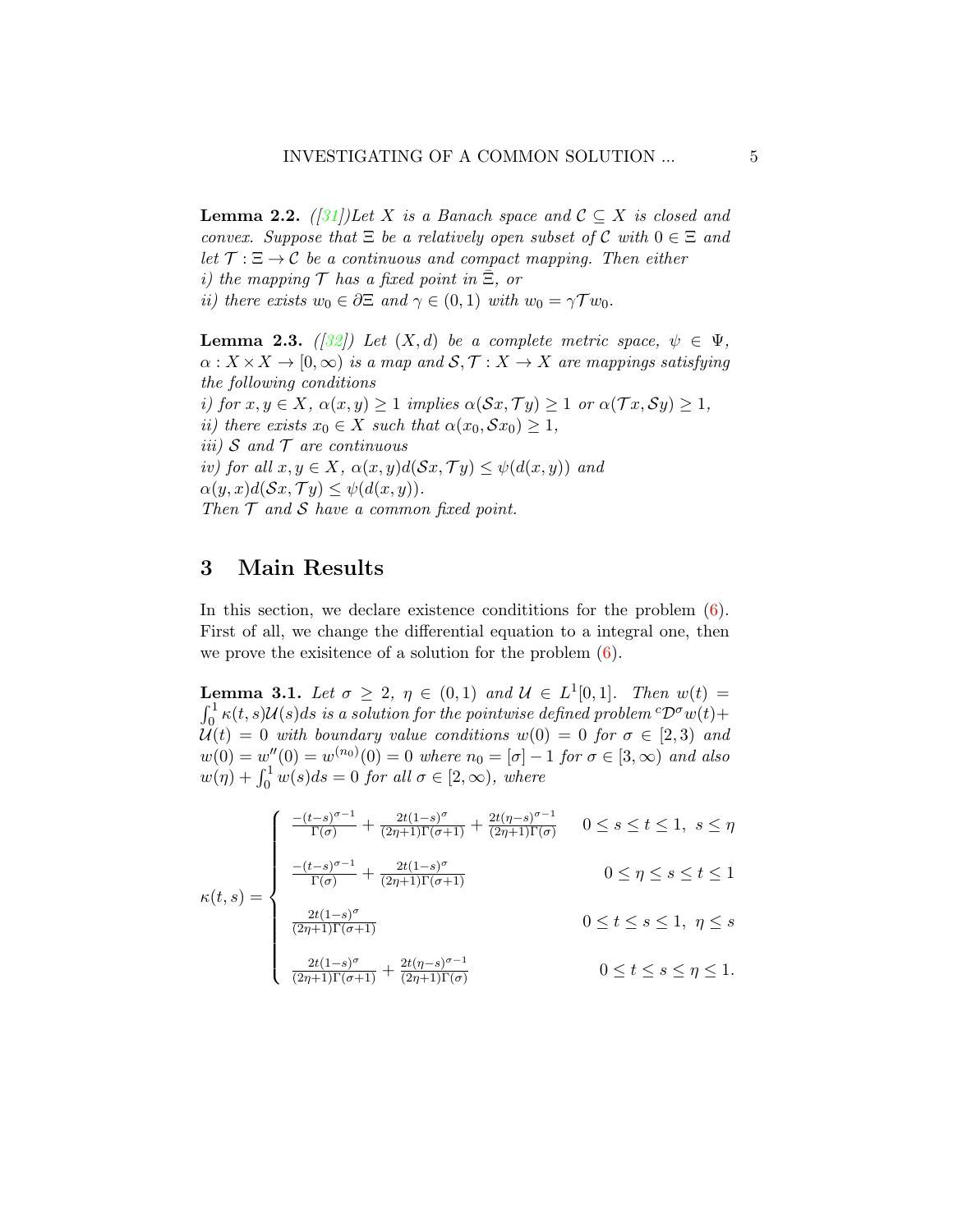**Proof.** Let for all  $t \in E \subset [0,1]$  the equation  ${}^c\mathcal{D}^{\sigma}w(t) + \mathcal{U}(t) = 0$  is held, where  $m(E^c) = 0$  and m is the Lebesgue measure on R. Also let  $\mathcal{U}_0 \in L^1[0,1] \cap C[0,1]$  be a function such that  $\mathcal{U}_0 = \mathcal{U}$  on E. Note that if this problem has a solution then  $U_0$  exists, because if  $w_0 \in C[0,1]$  is a solution for the pointwise defined problem, it is enough to consider  $\mathcal{U}_0(t) = -{}^c \mathcal{D}^{\sigma} w_0(t)$  for all  $t \in [0,1]$ , so we have  $\mathcal{U}_0 \in L^1[0,1] \cap C[0,1]$ and  $\mathcal{U}_0 = \mathcal{U}|_E$ . Hence if  $t \in E$ , we have

$$
\mathcal{I}^{\sigma}(\mathcal{U}(t)) = \frac{1}{\Gamma(\sigma)} \int_{0}^{t} (t-s)^{\sigma-1} \mathcal{U}(s) ds
$$
  
\n
$$
= \frac{1}{\Gamma(\sigma)} \Big( \int_{[0,t] \cap E} (t-s)^{\sigma-1} \mathcal{U}(s) ds + \int_{[0,t] \cap E^{c}} (t-s)^{\sigma-1} \mathcal{U}(s) ds \Big)
$$
  
\n
$$
= \frac{1}{\Gamma(\sigma)} \int_{[0,t] \cap E} (t-s)^{\sigma-1} \mathcal{U}_0(s) ds
$$
  
\n
$$
= \frac{1}{\Gamma(\sigma)} \Big( \int_{[0,t] \cap E} (t-s)^{\sigma-1} \mathcal{U}_0(s) ds + \int_{[0,t] \cap E^{c}} (t-s)^{\sigma-1} \mathcal{U}_0(s) ds \Big)
$$
  
\n
$$
= \frac{1}{\Gamma(\sigma)} \int_{0}^{t} (t-s)^{\sigma-1} \mathcal{U}_0(s) ds = \mathcal{I}^{\sigma}(\mathcal{U}_0(t)).
$$

If  $t \in E^c$  {0}, then there exists  $\{t_n\} \subset E$  such that  $t_n \to t^-$  as  $n \to \infty$ , so

$$
\mathcal{I}^{\sigma}(\mathcal{U}(t)) = \frac{1}{\Gamma(\sigma)} \int_{0}^{t} (t - s)^{\sigma - 1} \mathcal{U}(s) ds
$$
  
\n
$$
= \lim_{n \to \infty} \frac{1}{\Gamma(\sigma)} \int_{0}^{t_n} (t_n - s)^{\sigma - 1} \mathcal{U}(s) ds = \lim_{n \to \infty} \mathcal{I}^{\sigma}(\mathcal{U}(t_n))
$$
  
\n
$$
= \lim_{n \to \infty} \mathcal{I}^{\sigma}(\mathcal{U}_0(t_n)) = \lim_{n \to \infty} \frac{1}{\Gamma(\sigma)} \int_{0}^{t_n} (t_n - s)^{\sigma - 1} \mathcal{U}_0(s) ds
$$
  
\n
$$
= \frac{1}{\Gamma(\sigma)} \int_{0}^{t} (t - s)^{\sigma - 1} \mathcal{U}_0(s) ds = \mathcal{I}^{\sigma}(\mathcal{U}_0(t))
$$

and in the case  $t = 0 \in E^c$ , we have  $\mathcal{I}^{\sigma}(\mathcal{U}(t)) = \mathcal{I}^{\sigma}(\mathcal{U}_0(t)) = 0$ . So for all  $t \in [0,1], \mathcal{I}^{\sigma}(\mathcal{U}(t)) = \mathcal{I}^{\sigma}(\mathcal{U}_0(t)).$  Therefore if  ${}^c\mathcal{D}^{\sigma}w(t) + \mathcal{U}(t) = 0$  for all  $t \in E$ , then  $\mathcal{I}^{\sigma}({}^c\mathcal{D}^{\sigma}w(t)) = \mathcal{I}^{\sigma}(-\mathcal{U}(t))$  for all  $t \in [0,1]$ , consequently  $\mathcal{I}^{\sigma}({}^c\mathcal{D}^{\sigma}w(t)) = \mathcal{I}^{\sigma}(-\mathcal{U}_0(t))$  on [0, 1].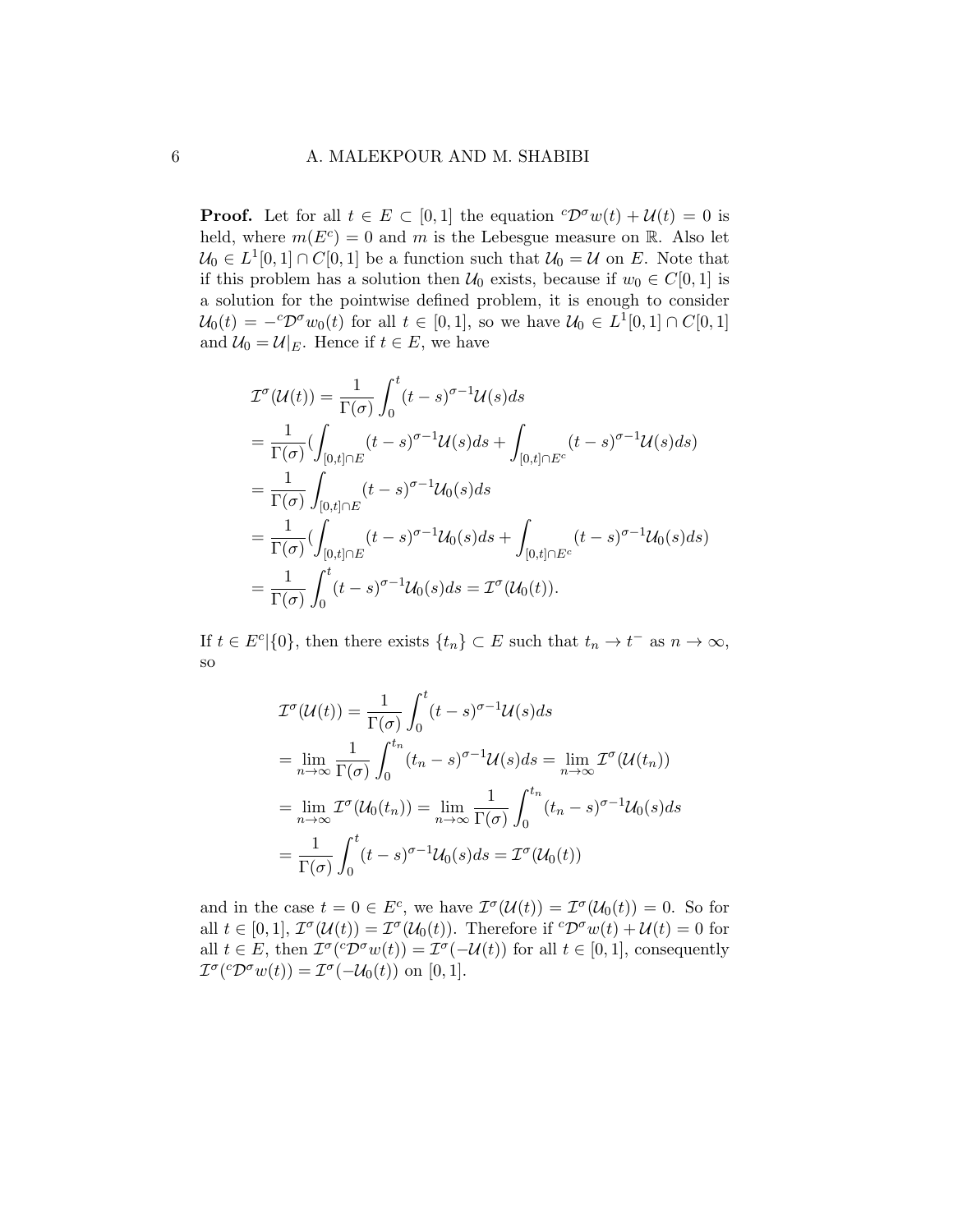Thus, regarding Lemma [\(2.1\)](#page-3-0) and the boundary conditions, we obtain

$$
w(t) = -\frac{1}{\Gamma(\sigma)} \int_0^t (t - s)^{\sigma - 1} \mathcal{U}(s) ds + \iota_1 t.
$$

Putting  $t = \eta$ , we have

$$
w(\eta) = -\frac{1}{\Gamma(\sigma)} \int_0^{\eta} (\eta - s)^{\sigma - 1} \mathcal{U}(s) ds + \iota_1 \eta.
$$

On the other hand,

$$
\int_0^1 w(s)ds = \int_0^1 w(t)dt = -\frac{1}{\Gamma(\sigma)} \int_0^1 \int_0^t (t-s)^{\sigma-1} \mathcal{U}(s)dsdt + \frac{\iota_1}{2}
$$
  
\n
$$
= -\frac{1}{\Gamma(\sigma)} \int_0^1 \int_s^1 (t-s)^{\sigma-1} dt \mathcal{U}(s)ds + \frac{\iota_1}{2}
$$
  
\n
$$
= -\frac{1}{\Gamma(\sigma)} \int_0^1 (\frac{1}{\sigma} (t-s)^{\sigma})^1_s \mathcal{U}(s)ds + \frac{\iota_1}{2}
$$
  
\n
$$
= -\frac{1}{\Gamma(\sigma+1)} \int_0^1 (1-s)^{\sigma} \mathcal{U}(s)ds + \frac{\iota_1}{2}.
$$

By hypothesis  $w(\eta) = -\int_0^1 w(s)ds$ , so we have

$$
-\frac{1}{\Gamma(\sigma)}\int_0^{\eta} (\eta - s)^{\sigma-1} \mathcal{U}(s) ds + \iota_1 \eta = \frac{1}{\Gamma(\sigma+1)}\int_0^1 (1 - s)^{\sigma} \mathcal{U}(s) ds - \frac{\iota_1}{2},
$$

hence,

$$
\iota_1(\eta+\frac{1}{2})=\frac{1}{\Gamma(\sigma+1)}\int_0^1(1-s)^\sigma\mathcal{U}(s)ds+\frac{1}{\Gamma(\sigma)}\int_0^\eta(\eta-s)^{\sigma-1}\mathcal{U}(s)ds.
$$

Therefore,

$$
\iota_1 = \frac{2}{(2\eta+1)} \left( \frac{1}{\Gamma(\sigma+1)} \int_0^1 (1-s)^\sigma \mathcal{U}(s) ds + \frac{1}{\Gamma(\sigma)} \int_0^\eta (\eta-s)^{\sigma-1} \mathcal{U}(s) ds \right).
$$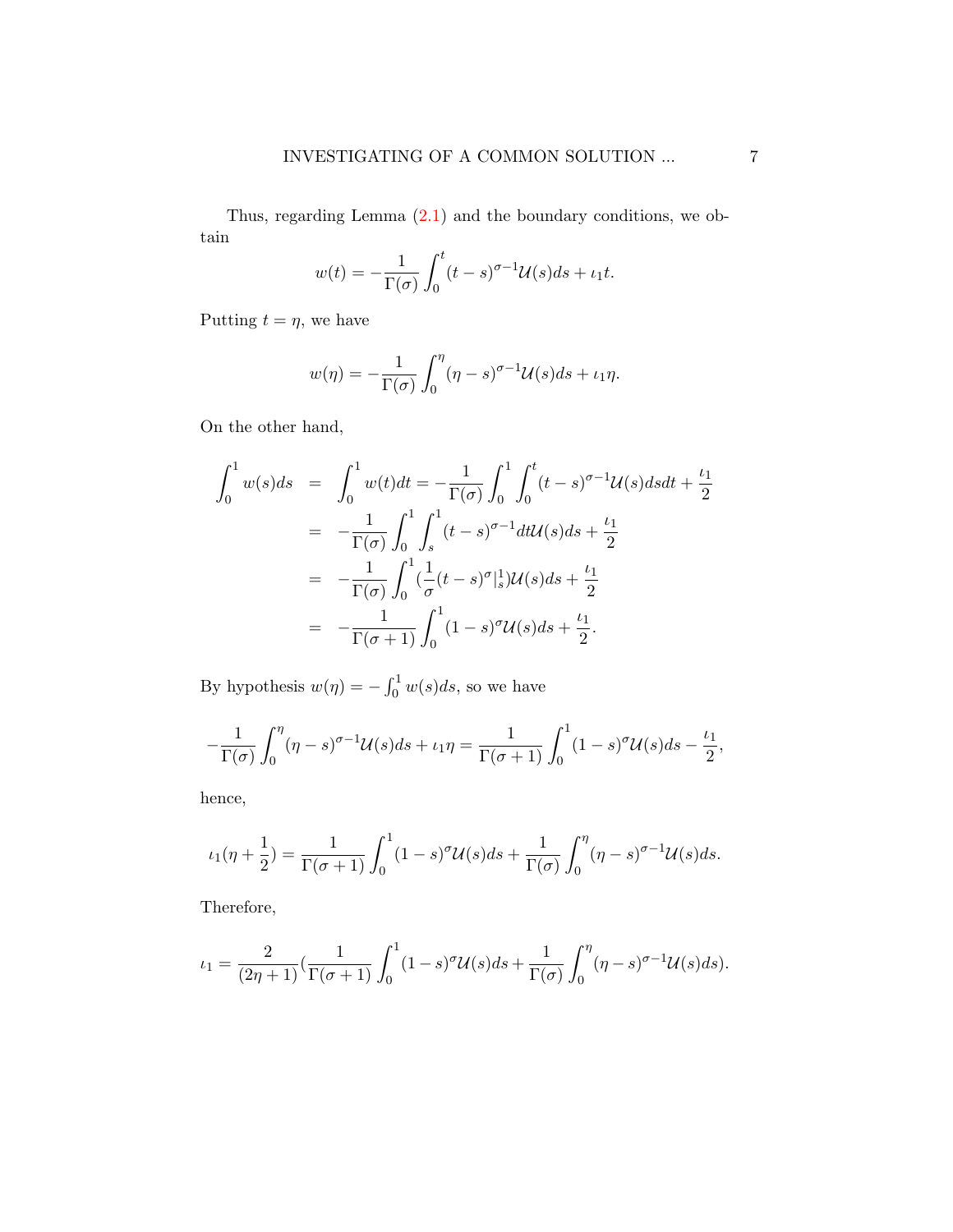So we obtain the following equations

$$
w(t) = -\frac{1}{\Gamma(\sigma)} \int_0^t (t-s)^{\sigma-1} \mathcal{U}(s) ds
$$
  
+ 
$$
\frac{2t}{2\eta+1} \left( \frac{1}{\Gamma(\sigma+1)} \int_0^1 (1-s)^{\sigma} \mathcal{U}(s) ds + \frac{1}{\Gamma(\sigma)} \int_0^{\eta} (\eta-s)^{\sigma-1} \mathcal{U}(s) ds \right)
$$
  
= 
$$
-\frac{1}{\Gamma(\sigma)} \int_0^t (t-s)^{\sigma-1} \mathcal{U}(s) ds + \frac{2t}{(2\eta+1)\Gamma(\sigma+1)} \int_0^1 (1-s)^{\sigma} \mathcal{U}(s) ds
$$
  
+ 
$$
\frac{2t}{(2\eta+1)\Gamma(\sigma)} \int_0^{\eta} (\eta-s)^{\sigma-1} \mathcal{U}(s) ds.
$$

If  $\eta \geq t$ , then

$$
w(t) = -\frac{1}{\Gamma(\sigma)} \int_0^t (t-s)^{\sigma-1} \mathcal{U}(s) ds
$$
  
+ 
$$
\frac{2t}{(2\eta+1)\Gamma(\sigma+1)} \left(\int_0^t + \int_t^{\eta} + \int_{\eta}^1 \right) (1-s)^{\sigma} \mathcal{U}(s) ds
$$
  
+ 
$$
\frac{2t}{(2\eta+1)\Gamma(\sigma)} \left(\int_0^t + \int_t^{\eta} \right) (\eta-s)^{\sigma-1} \mathcal{U}(s) ds.
$$

If  $\eta\leq t$  then

$$
w(t) = -\frac{1}{\Gamma(\sigma)} \left( \int_0^{\eta} + \int_{\eta}^t \right) (t - s)^{\sigma - 1} \mathcal{U}(s) ds
$$
  
+ 
$$
\frac{2t}{(2\eta + 1)\Gamma(\sigma + 1)} \left( \int_0^{\eta} + \int_{\eta}^t + \int_t^1 \right) (1 - s)^{\sigma} \mathcal{U}(s) ds
$$
  
+ 
$$
\frac{2t}{(2\eta + 1)\Gamma(\sigma)} \int_0^{\eta} (\eta - s)^{\sigma - 1} \mathcal{U}(s) ds.
$$

So  $w(t) = \int_0^1 \kappa(t, s) \mathcal{U}(s) ds$  can be written, where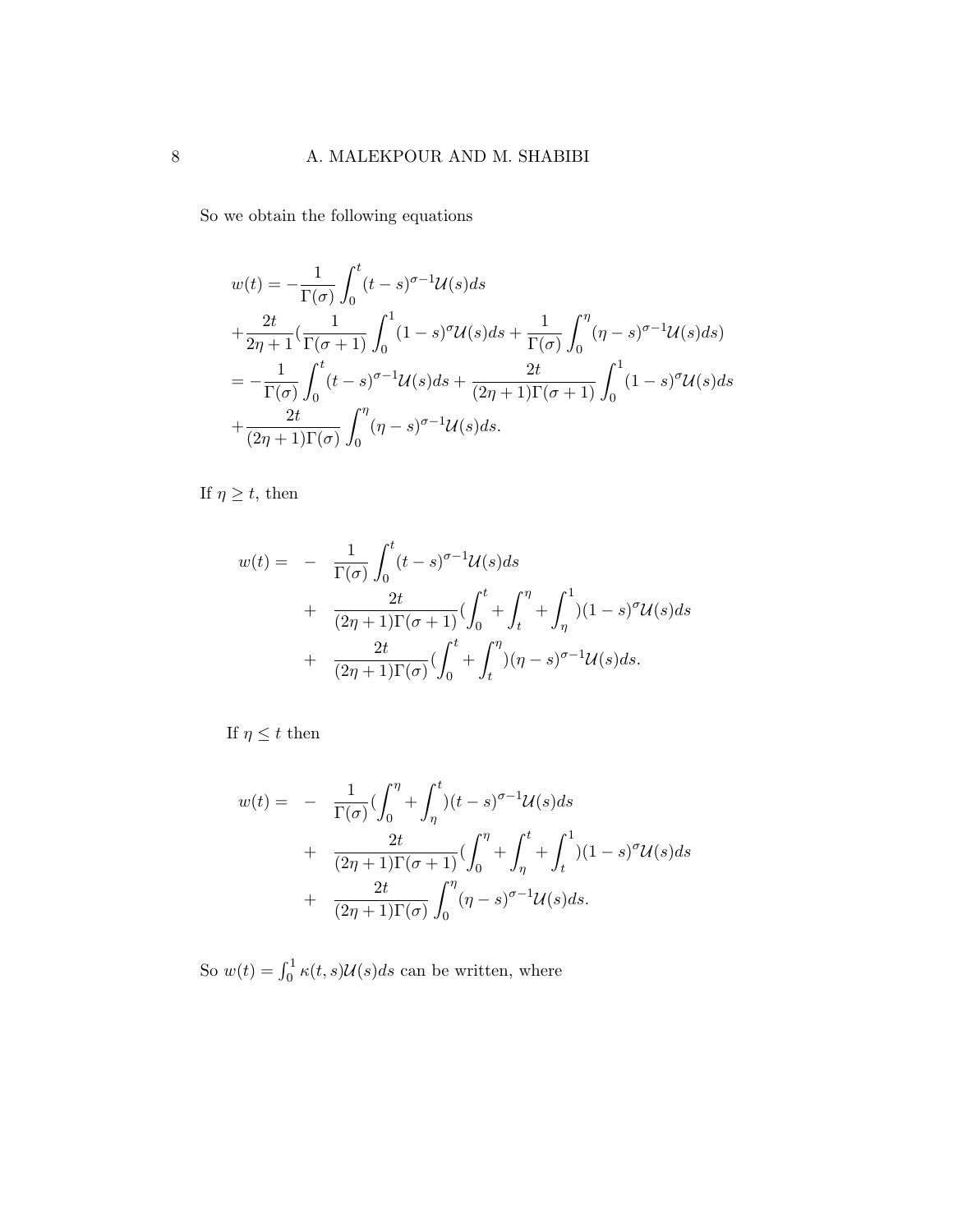$$
\kappa(t,s) = \begin{cases}\n\frac{-(t-s)^{\sigma-1}}{\Gamma(\sigma)} + \frac{2t(1-s)^{\sigma}}{(2\eta+1)\Gamma(\sigma+1)} + \frac{2t(\eta-s)^{\sigma-1}}{(2\eta+1)\Gamma(\sigma)} & 0 \le s \le t \le 1, \ s \le \eta \\
\frac{-(t-s)^{\sigma-1}}{\Gamma(\sigma)} + \frac{2t(1-s)^{\sigma}}{(2\eta+1)\Gamma(\sigma+1)} & 0 \le \eta \le s \le t \le 1 \\
\frac{2t(1-s)^{\sigma}}{(2\eta+1)\Gamma(\sigma+1)} & 0 \le t \le s \le 1, \ \eta \le s \\
\frac{2t(1-s)^{\sigma}}{(2\eta+1)\Gamma(\sigma+1)} + \frac{2t(\eta-s)^{\sigma-1}}{(2\eta+1)\Gamma(\sigma)} & 0 \le t \le s \le \eta \le 1.\n\end{cases}
$$

**Lemma 3.2.** Let  $\kappa(t, s)$  be given in Lemma [\(3.1\)](#page-4-0). Then for all  $t, s \in$ [0, 1],  $\kappa(t, s)$  has the following properties i)  $|\kappa(t,s)| \leq A_{\sigma,\eta} t (1-t)^{\sigma-1},$  $ii) \left| \frac{\partial \kappa(t,s)}{\partial t} \right| \leq A_{\sigma,\eta} (1-t)^{\alpha-1},$ where  $A_{\sigma,\eta} = \frac{2(1+\sigma)}{(2\eta+1)\Gamma(\sigma+1)}$ .

**Proof.** i) For all  $t, s \in [0, 1]$  we have

$$
|\kappa(t,s)| \leq \frac{2t(1-s)^{\sigma}}{(2\eta+1)\Gamma(\sigma+1)} + \frac{2t(\eta-s)^{\sigma-1}}{(2\eta+1)\Gamma(\sigma)}
$$
  
= 
$$
\frac{2t(1-s)^{\sigma} + 2t\sigma(\eta-s)^{\sigma-1}}{(2\eta+1)\Gamma(\sigma+1)} \leq \frac{2t(1-s)^{\sigma} + 2t\sigma(1-s)^{\sigma-1}}{(2\eta+1)\Gamma(\sigma+1)}
$$
  
= 
$$
\frac{2t(1-s)^{\sigma-1}(1-s+\sigma)}{(2\eta+1)\Gamma(\sigma+1)} \leq \frac{2t(1-t)^{\sigma-1}(1+\sigma)}{(2\eta+1)\Gamma(\sigma+1)}
$$
  
= 
$$
A_{\sigma,\eta}t(1-t)^{\sigma-1}.
$$

ii) By differentiating from the  $\kappa(t, s)$  with respect to t, it is deduced that

$$
\frac{\partial \kappa}{\partial t}(t,s) = \frac{-(\sigma-1)(t-s)^{\sigma-2}}{\Gamma(\sigma)} + \frac{2(1-s)^{\sigma}}{(2\eta+1)\Gamma(\sigma+1)} + \frac{2(\eta-s)^{\sigma-1}}{(2\eta+1)\Gamma(\sigma)}
$$

for  $0 \leq s < t < 1$  and  $s \leq \eta$ ,

$$
\frac{\partial \kappa}{\partial t}(t,s) = \frac{- (\sigma - 1)(t - s)^{\sigma - 2}}{\Gamma(\sigma)} + \frac{2(1 - s)^{\sigma}}{(2\eta + 1)\Gamma(\sigma + 1)}
$$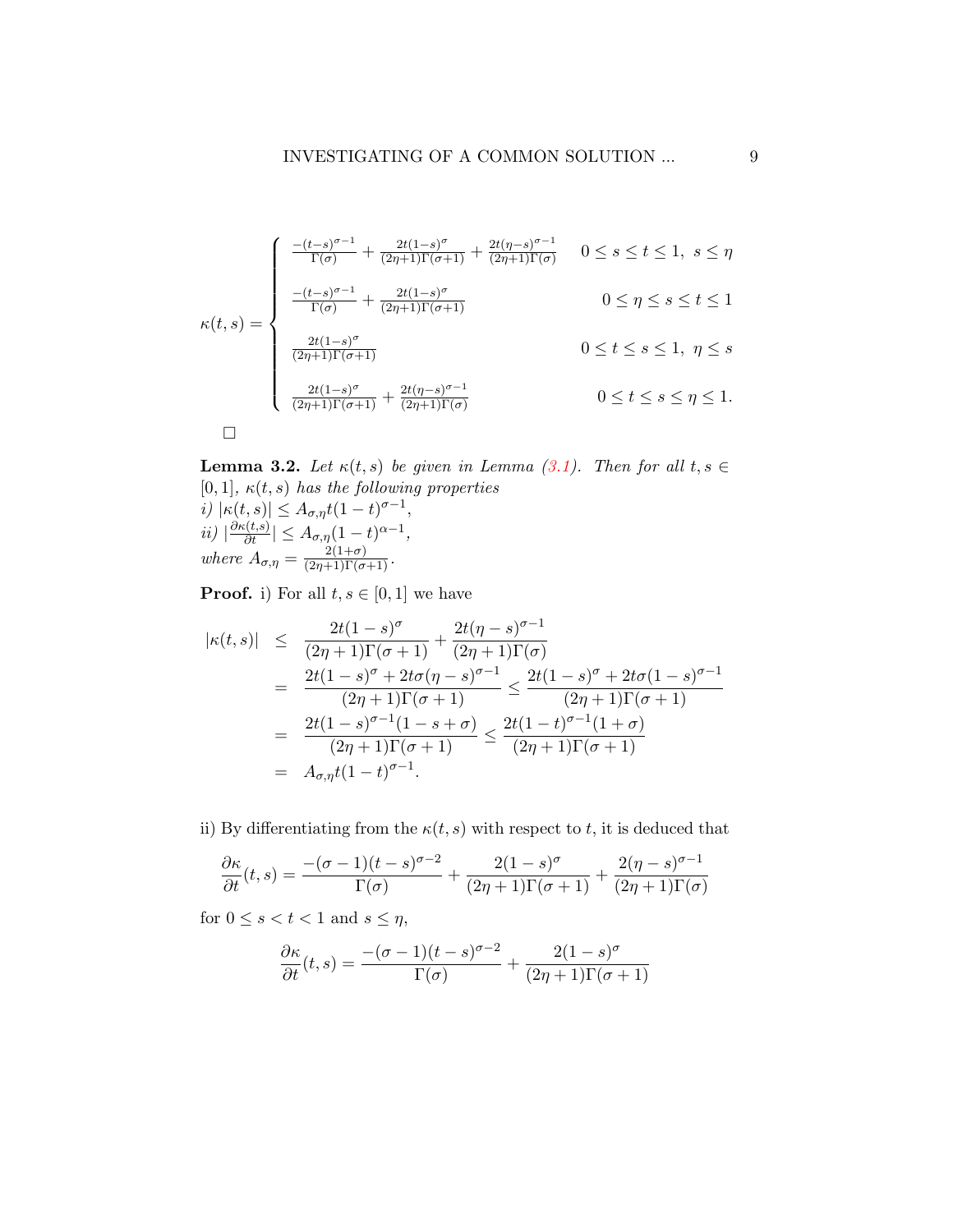for  $0 \leq \eta \leq s < t < 1$ ,

$$
\frac{\partial \kappa}{\partial t}(t,s) = \frac{-(\sigma-1)(t-s)^{\sigma-2}}{\Gamma(\sigma)} + \frac{2(1-s)^{\sigma}}{(2\eta+1)\Gamma(\sigma+1)}
$$

for  $0 \leq \eta \leq s < t < 1$ ,

$$
\frac{\partial \kappa}{\partial t}(t,s) = \frac{2(1-s)^\sigma}{(2\eta+1)\Gamma(\sigma+1)}
$$

for  $0 < t < s \leq 1$  and  $\eta \leq s$ , and finally

$$
\frac{\partial \kappa}{\partial t}(t,s) = \frac{2(1-s)^{\sigma}}{(2\eta+1)\Gamma(\sigma+1)} + \frac{2(\eta-s)^{\sigma-1}}{(2\eta+1)\Gamma(\sigma)}
$$

for  $0 < t < s \leq \eta \leq 1$ , hence

$$
\begin{array}{rcl}\n|\frac{\partial \kappa(t,s)}{\partial t}| & \leq & \frac{2(1-s)^{\sigma}}{(2\eta+1)\Gamma(\sigma+1)} + \frac{2(\eta-s)^{\sigma-1}}{(2\eta+1)\Gamma(\sigma)} \\
& = & \frac{2(1-s)^{\sigma} + 2\sigma(\eta-s)^{\sigma-1}}{(2\eta+1)\Gamma(\sigma+1)} \leq \frac{2(1-s)^{\sigma} + 2\sigma(1-s)^{\sigma-1}}{(2\eta+1)\Gamma(\sigma+1)} \\
& = & \frac{2(1-s)^{\sigma-1}(1-s+\sigma)}{(2\eta+1)\Gamma(\sigma+1)} \leq \frac{2(1-t)^{\sigma-1}(1+\sigma)}{(2\eta+1)\Gamma(\sigma+1)} \\
& = & A_{\sigma,\eta}(1-t)^{\sigma-1},\n\end{array}
$$

for all  $t, s \in [0, 1]$  that  $t \neq s, t \neq 0$  and  $t \neq 1$ . In the case  $t = s, t = 0$  or  $t = 1$ , the same result is obtained.  $\square$ Now, let  $\mathcal{F}:X\rightarrow X$  be defined as

$$
\mathcal{F}w(t) = \int_0^1 \kappa(t, s) \mathcal{U}(s, w(s), w'(s), \,^c \mathcal{D}^\beta w(s), \phi(w(s))) ds
$$
  
= 
$$
-\frac{1}{\Gamma(\sigma)} \int_0^t (t - s)^{\sigma - 1} \mathcal{U}(s, w(s), w'(s), \,^c \mathcal{D}^\beta w(s), \phi(w(s))) ds
$$
  
+ 
$$
\frac{2t}{(2\eta + 1)\Gamma(\sigma + 1)} \int_0^1 (1 - s)^\sigma \mathcal{U}(s, w(s), w'(s), \,^c \mathcal{D}^\beta w(s), \phi(w(s))) ds
$$
  
+ 
$$
\frac{2t}{(2\eta + 1)\Gamma(\sigma)} \int_0^\eta (\eta - s)^{\sigma - 1} \mathcal{U}(s, w(s), w'(s), \,^c \mathcal{D}^\beta w(s), \phi(w(s))) ds,
$$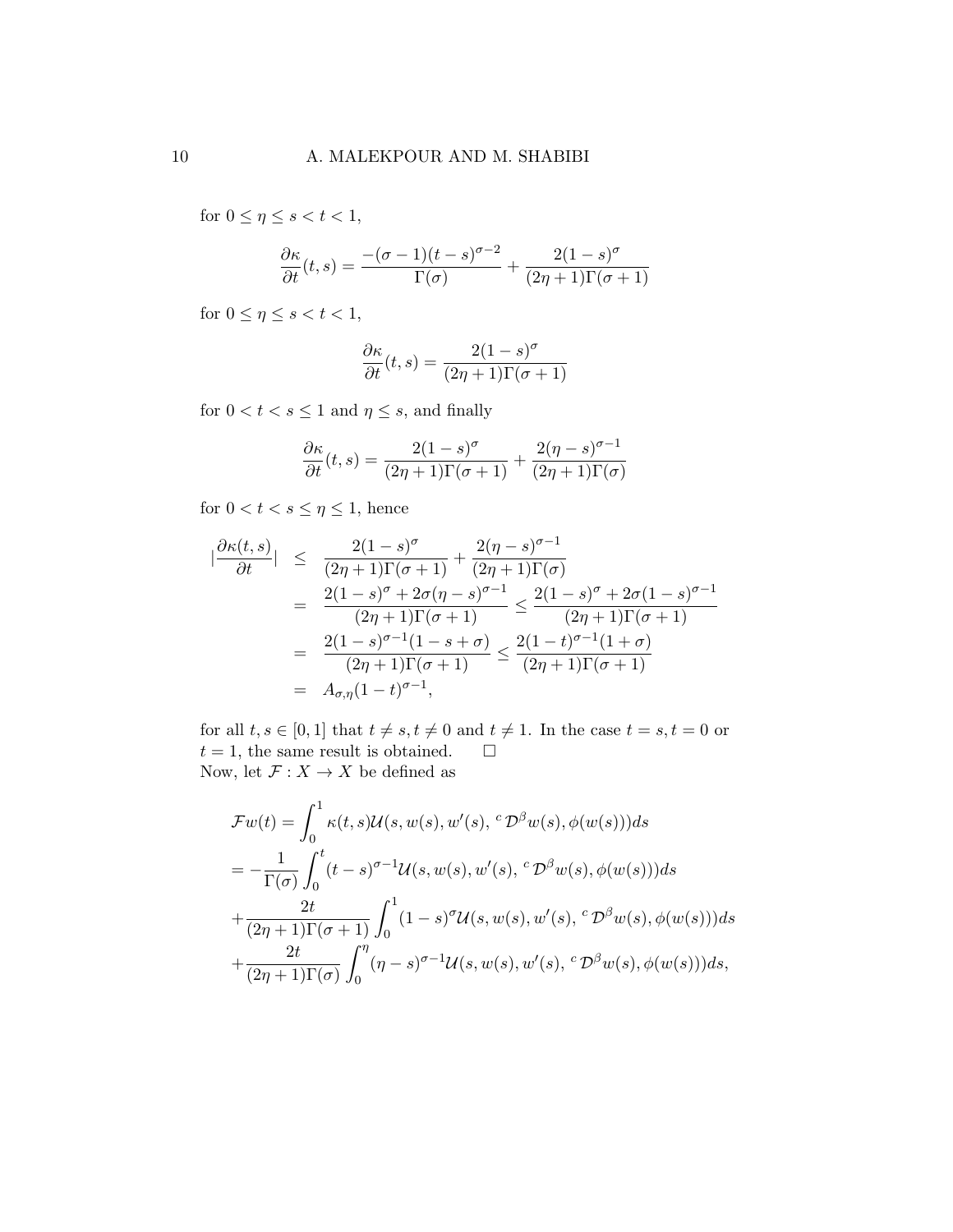where  $0 < \beta < 1$  and  $\phi: X \to X$  is a mapping such that

$$
\|\phi(w_1) - \phi(w_2)\| \le a_0\|w_1 - w_2\| + a_1\|w_1' - w_2'\|,
$$

for all  $w_1, w_2 \in X$  and some  $a_0, a_1 \in [0, \infty)$ . By taking  $l_0 = a_0 + a_1$ , it can be seen that  $\|\phi(w_1) - \phi(w_2)\| \le l_0 \|w_1 - w_2\|_*$ , for all  $w_1, w_2 \in X$ . According to the defintion of Caputo derivative, for all  $t \in [0,1]$  and  $w_1, w_2 \in X$  it follows

$$
|{}^c \mathcal{D}^{\beta} w_1(t) - {}^c \mathcal{D}^{\beta} w_2(t)| \leq \frac{1}{\Gamma(1-\beta)} \int_0^t (t-s)^{-\beta} |w'_1(s) - w'_2(s)| ds
$$
  

$$
\leq \frac{||w'_1 - w'_2||}{\Gamma(2-\beta)} t^{1-\beta},
$$

so

$$
\| {}^c \mathcal{D}^{\beta} w_1 - {}^c \mathcal{D}^{\beta} w_2 \| \leq \frac{\|w_1' - w_1'\|}{\Gamma(2-\beta)} \leq \frac{\|w_1 - w_2\|_*}{\Gamma(2-\beta)}.
$$

Now, we consider  $\mathcal{F}: X \to X$ , to prove that the pointwise problem [\(1\)](#page-1-0) has a solution in X. For this, by lemma  $(3.1)$ , we indicate that  $\mathcal F$ has a fixed point in  $X$ . In the next results, by using some functions which are called control functions, we will control the singularity and then, investigate the existence of a sloution for the singular fractional differential problem.

<span id="page-10-0"></span>**Theorem 3.3.** Let  $\mathcal{U} : [0,1] \times (C[0,1])^4 \rightarrow \mathbb{R}$  be a singular function at some points  $t \in [0,1]$  such that  $\mathcal{U}(t, \mathcal{O}, \mathcal{O}, \mathcal{O}, \mathcal{O}) \in L^1[0,1]$  where  $\mathcal O$  is the zero function on [0,1], i.e for all  $s \in [0, 1]$ ,  $\mathcal{O}(s) = 0$ . Assume that there exists a nondecreaing mapping  $\Lambda : X^4 \to \mathbb{R}^+ := [0, \infty)$  such that  $\frac{\Lambda(z,z,z,z)}{z}\to q_0\,<\,\infty\,$  as  $z\,\to\,0^+$  and  $\frac{\Lambda(z,z,z,z)}{z}\to 0$  as  $z\,\to\,\infty$ . If the inequality

$$
|\mathcal{U}(t, w_1, w_2, w_3, w_4) - \mathcal{U}(t, z_1, z_2, z_3, z_4)|
$$
  
\$\leq b(t)\Lambda(w\_1 - z\_1, w\_2 - z\_2, w\_3 - z\_3, w\_4 - z\_4),\$

be established for almost all  $t \in [0, 1]$ , all  $(w_1, w_2, w_3, w_4), (z_1, z_2, z_3, z_4) \in$  $X^4$  and some  $b \in L^1[0,1]$ , then the poinwise defined problem [\(1\)](#page-1-0) has a solution.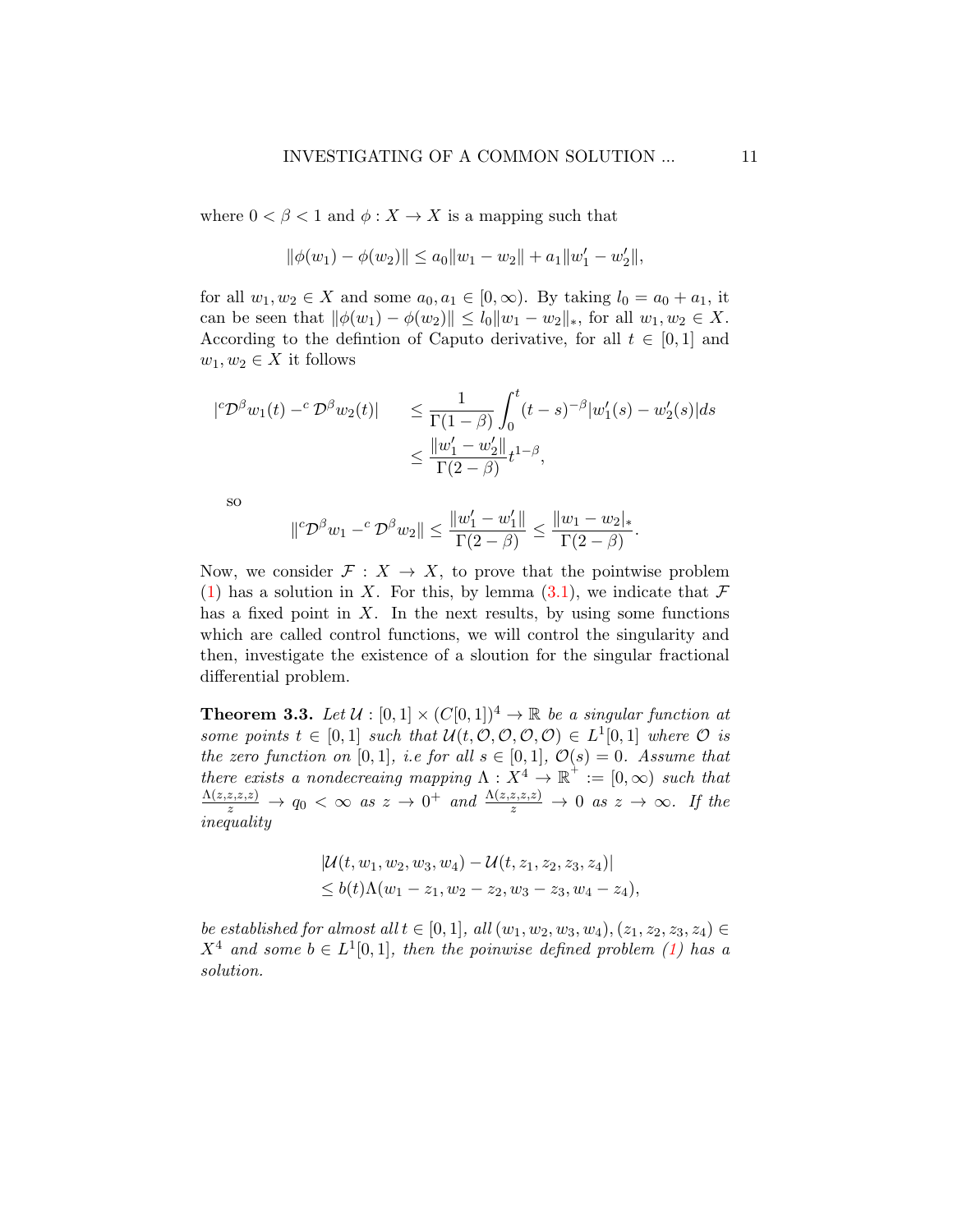**Proof.** Let  $\epsilon$  be arbitary. Regardig to the properties  $\lim_{z\to 0^+} \frac{\Lambda(z,z,z,z)}{z}$  $q_0 < \infty$ , there exists  $0 < \delta(\epsilon) \leq \epsilon$  such that for all  $z \in (0, \delta(\epsilon)],$  $\frac{\Lambda(z,z,z,z)}{z} < q_0 + \epsilon$ , and so  $\Lambda(z,z,z,z) < (q_0 + \epsilon)z$ . Hence taking  $z =$  $\delta(\epsilon) := \delta$ , we have

$$
\Lambda(\delta, \delta, \delta, \delta) < (q_0 + \epsilon)\delta < (q_0 + \epsilon)\epsilon. \tag{2}
$$

Now, let  $\{w_n\}_{n\geq 1}$  be a sequence such that  $w_n \to w$  in X as  $n \to \infty$ . So  $\|w_n - w\|_* \to 0$  as  $n \to \infty$ . Therefore, there exists  $m \in \mathbb{N}$  such that  $n \geq m$  implies

$$
||w_n - w||_* = max{||w_n - w||, ||w'_n - w'||} < \frac{\delta}{l_1},
$$

where  $l_1 := max\{1, \frac{1}{\Gamma(2)}\}$  $\frac{1}{\Gamma(2-\beta)}, a_0 + a_1$ . So it is concluded that  $||w_n - w|| <$ δ  $\frac{\delta}{l_1}$  and  $\|w'_n - w'\| < \frac{\delta}{l_1}$  $\frac{\delta}{l_1}$ , for all  $n \geq m$ . Hence for all  $t \in [0, 1]$  and  $n \geq m$ , we have

<span id="page-11-0"></span>
$$
|\mathcal{F}w_{n}(t) - \mathcal{F}w(t)|
$$
  
\n
$$
\leq \int_{0}^{1} |\kappa(t,s)| |u(s, w_{n}(s), w'_{n}(s), \mathcal{D}^{\beta}w_{n}(s), \phi(w_{n}(s)))
$$
  
\n
$$
-u(s, w(s), w'(s), \mathcal{D}^{\beta}w(s), \phi(w(s)))| ds
$$
  
\n
$$
\leq \int_{0}^{1} A_{\sigma, \eta}t(1-t)^{\sigma-1} |u(s, w_{n}(s), w'_{n}(s), \mathcal{D}^{\beta}w_{n}(s), \phi(w_{n}(s)))
$$
  
\n
$$
-u(s, w(s), w'(s), \mathcal{D}^{\beta}w(s), \phi(w(s)))| ds
$$
  
\n
$$
\leq \int_{0}^{1} A_{\sigma, \eta}t(1-t)^{\sigma-1}b(s)\Lambda((w_{n}-x)(s), (w'_{n}-w')(s),
$$
  
\n
$$
(\mathcal{D}^{\beta}w_{n}-\mathcal{D}^{\beta}w)(s), \phi(w_{n}(s)) - \phi(w(s))) ds
$$
  
\n
$$
\leq A_{\sigma, \eta}t(1-t)^{\sigma-1} \int_{0}^{1} b(s)\Lambda(||w_{n}-w||, ||w'_{n}-w'||, \frac{||w'_{n}-w'||}{\Gamma(2-\beta)},
$$
  
\n
$$
a_{0}||w_{n}-w||+a_{1}||w'_{n}-w'||) ds
$$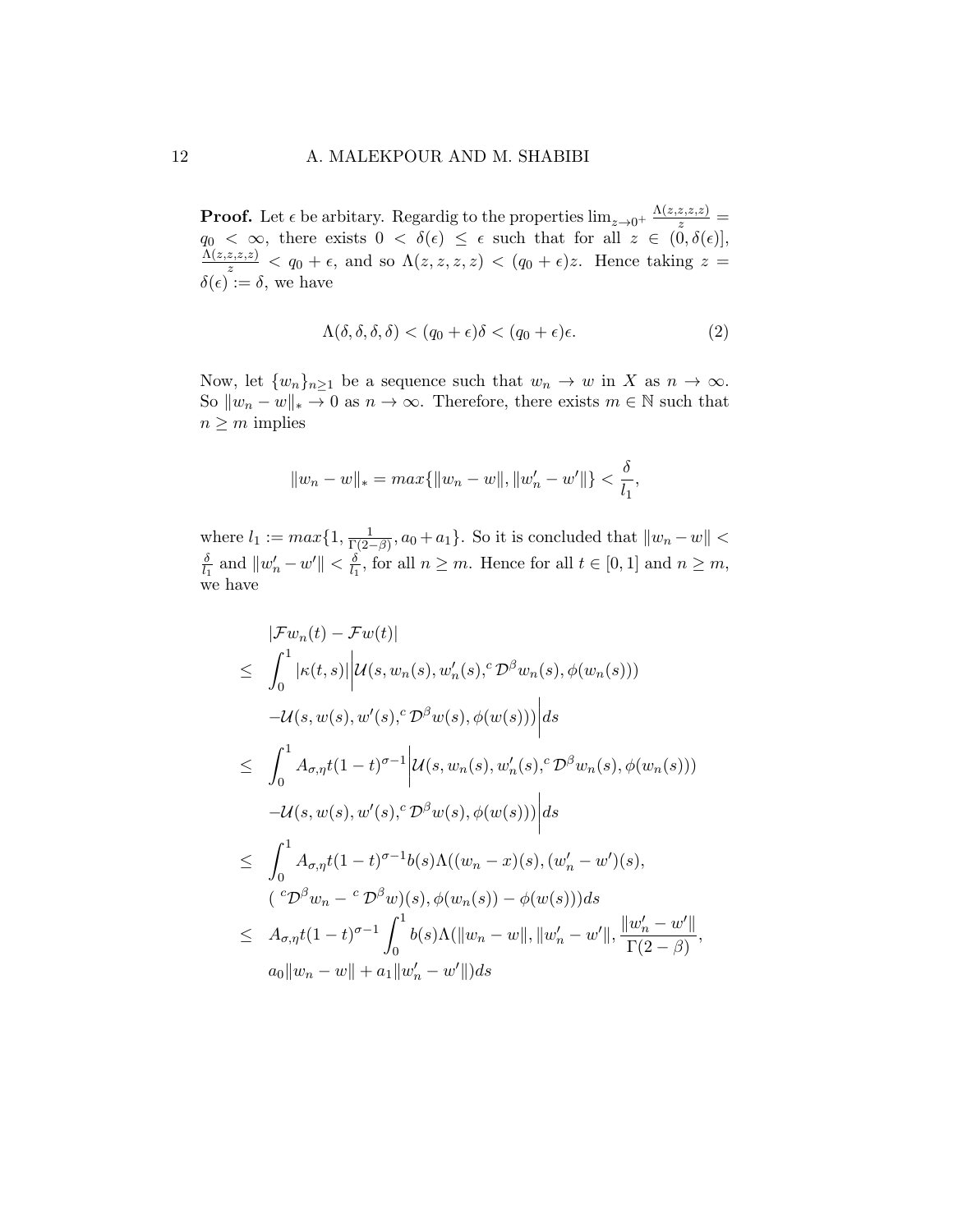$$
\leq A_{\sigma,\eta}t(1-t)^{\sigma-1}\Lambda(\frac{\delta}{l_1},\frac{\delta}{l_1},\frac{\delta}{l_1\Gamma(2-\beta)},(a_0+a_1)\frac{\delta}{l_1})\int_0^1b(s)ds
$$
  

$$
\leq m_1A_{\sigma,\eta}t(1-t)^{\sigma-1}\Lambda(l_1\frac{\delta}{l_1},l_1\frac{\delta}{l_1},l_1\frac{\delta}{l_1},l_1\frac{\delta}{l_1})
$$
  

$$
= m_1A_{\sigma,\eta}t(1-t)^{\sigma-1}\Lambda(\delta,\delta,\delta,\delta) \leq m_1A_{\sigma,\eta}t(1-t)^{\sigma-1}(q_0+\epsilon)\epsilon,
$$

where  $m_1 = \int_0^1 b(s)ds$ . So  $\|\mathcal{F}w_n - \mathcal{F}_w\| \leq m_1 A_{\sigma,\eta}(q_0 + \epsilon)\epsilon$ , for all  $n \geq m$ . In a similar mannner for all  $t \in [0, 1]$  and  $n \geq m$ , it is resulted that

$$
\begin{aligned}\n|\mathcal{F}'w_n(t) - \mathcal{F}'w(t)| \\
&\leq \int_0^1 |\frac{\partial \kappa(t,s)}{\partial t}| |\mathcal{U}(s,w_n(s),w'_n(s),\mathcal{D}^\beta w_n(s),\phi(w_n(s))) \\
-\mathcal{U}(s,w(s),w'(s),\mathcal{D}^\beta w(s),\phi(w(s)))| ds \\
&\leq m_1 A_{\sigma,\eta} (1-t)^{\sigma-1} (q_0 + \epsilon)\epsilon.\n\end{aligned}
$$

Hence  $\|\mathcal{F}'w_n - \mathcal{F}'w\| \leq m_1A_{\sigma,\eta}(q_0 + \epsilon)\epsilon$ , for all  $n \geq m$ . Using the above inequalities as well as ∗−norm definition, we conclude that

$$
\|\mathcal{F}w_n - \mathcal{F}w\|_{*} = \max\{\|\mathcal{F}w_n - \mathcal{F}w\|, \|F'w_n - \mathcal{F}'w\|\} \le m_1 A_{\sigma,\eta}(q_0 + \epsilon)\epsilon
$$

for all  $n \geq m$ , and since  $\epsilon > 0$  is arbitary, it is deduced that  $\mathcal{F}w_n \to \mathcal{F}w$ in X as  $w_n \to w$  in X, so F is a continuous mapping on X. Now, put  $m_2 = \int_0^1 |\mathcal{U}(s, \mathcal{O}, \mathcal{O}, \mathcal{O}, \mathcal{O})|ds.$  Since  $\lim_{z\to\infty} \frac{\Lambda(z, \overline{z}, \overline{z}, z)}{z} = 0$ , therefore

$$
\lim_{z \to \infty} \frac{m_2 + m_1 \Lambda(z, z, z, z)}{z} = 0.
$$

So for  $\epsilon > 0$ , there exists  $r(\epsilon) > 0$  such that  $z \geq r(\epsilon)$  implies that

$$
\frac{m_2+m_1\Lambda(z,z,z,z)}{z}<\epsilon.
$$

Thus, for all  $z \geq r(\epsilon)$ , we have  $m_2 + m_1 \Lambda(z, z, z, z) < \epsilon z$ . Choose an  $\epsilon_0 > 0$  such that  $0 < \epsilon_0 < \frac{1}{4\epsilon_0}$  $\frac{1}{A_{\sigma,\eta}l_1}$  and let  $r_0 := r(\epsilon_0)$ , then, for all  $z \geq r_0$ the following inequality is held:

$$
m_2 + m_1 \Lambda(z, z, z, z) < \epsilon_0 z,
$$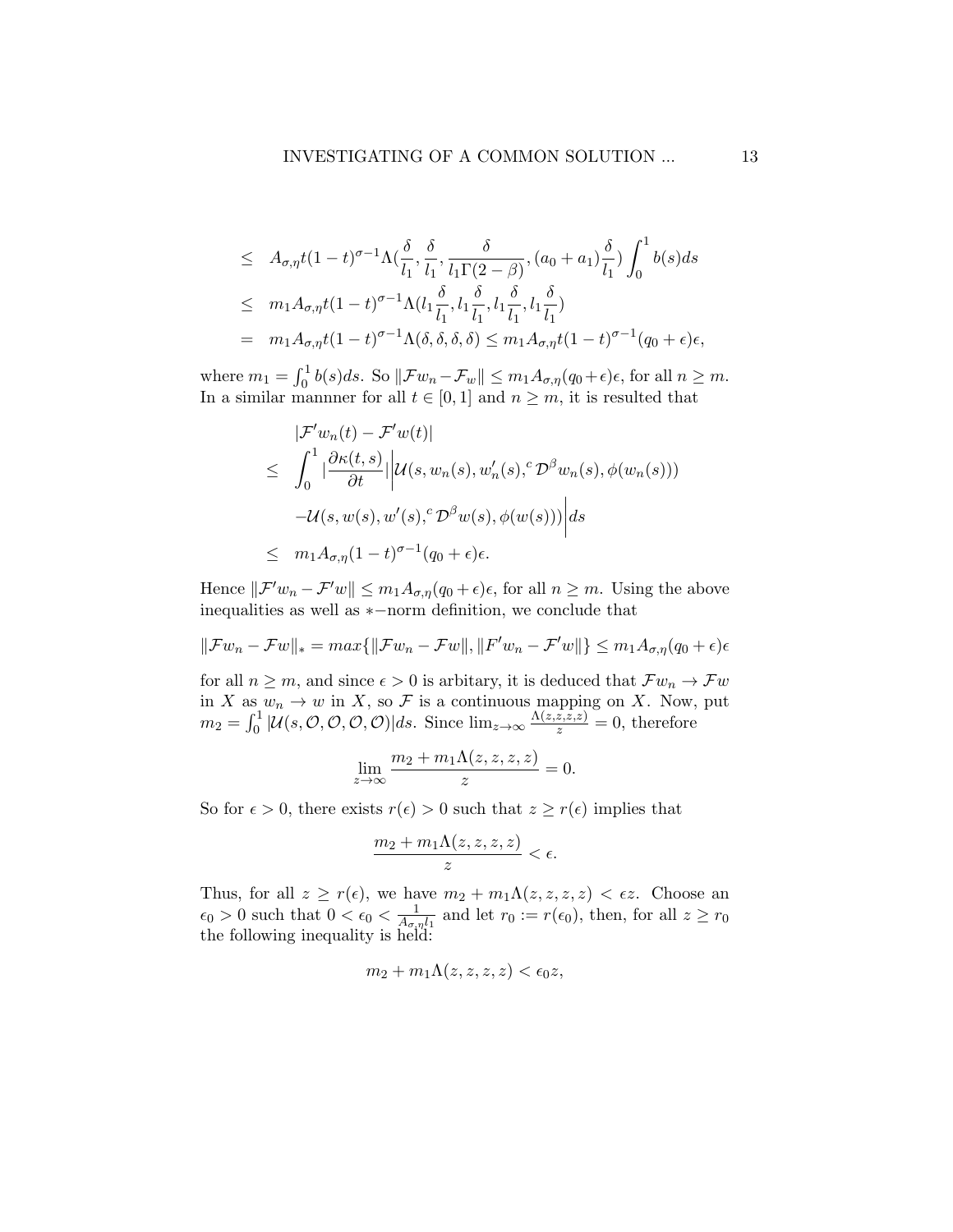By putting  $z = r_0 l_1$ , in the above inequality, we have

$$
m_2 + m_1 \Lambda(r_0 l_1, r_0 l_1, r_0 l_1, r_0 l_1) < \epsilon_0 r_0 l_1 < \frac{r_0}{A_{\sigma, \eta}}.
$$

Now, let  $\Xi = \{w \in X : ||w||_* < r_0\}$ ,  $\lambda \in (0, 1)$  and  $w_0 \in \partial \Xi$  be such that  $w_0 = \lambda \mathcal{F} w_0$ , then for all  $t \in [0,1]$ , we have

$$
|w_0(t)| = |\lambda \mathcal{F}w_0(t)| \leq \int_0^1 |\kappa(t, s)|
$$
  
\n
$$
\times |U(s, w_0(s), w_0'(s), \mathcal{D}^{\beta}w_0(s), \phi(w_0(s)))| ds
$$
  
\n
$$
\leq A_{\sigma, \eta} t (1 - t)^{\sigma - 1} \Big( \int_0^1 |U(s, w_0(s), w_0'(s), \mathcal{D}^{\beta}w_0(s), \phi(w_0(s)))
$$
  
\n
$$
-U(s, \mathcal{O}(s), \mathcal{O}(s), \mathcal{O}(s), \mathcal{O}(s))| ds
$$
  
\n
$$
+ \int_0^1 |U(s, \mathcal{O}(s), \mathcal{O}(s), \mathcal{O}(s), \mathcal{O}(s))| ds \Big) \leq A_{\sigma, \eta} t (1 - t)^{\sigma - 1}
$$
  
\n
$$
\times \Big( \int_0^1 b(s) \Lambda(x_0(s), w_0'(s), \mathcal{D}^{\beta}w_0(s), \phi(w_0(s))) ds + m_2 \Big)
$$
  
\n
$$
\leq A_{\sigma, \eta} t (1 - t)^{\sigma - 1} \Big( \Lambda(||w_0||, ||w_0'||, ||^c \mathcal{D}^{\beta}w_0||, ||\phi(w_0(s))||)
$$
  
\n
$$
\times \int_0^1 b(s) ds + m_2 \Big) \leq A_{\sigma, \eta} t (1 - t)^{\sigma - 1}
$$
  
\n
$$
\times \Big( \Lambda(t_1 ||w_0||_*, t_1 ||w_0||_*, t_1 ||w_0||_*, t_1 ||w_0||_*, t_1 ||w_0||_*) m_1 + m_2 \Big),
$$

conseqently

$$
||w_0|| = \lambda ||\mathcal{F}w_0|| \leq A_{\sigma,\eta} \bigg( \Lambda(l_1r_0, l_1r_0, l_1r_0, l_1r_0) m_1 + m_2 \bigg)  $A_{\sigma,\eta} \frac{r_0}{A_{\sigma,\eta}} = r_0.$
$$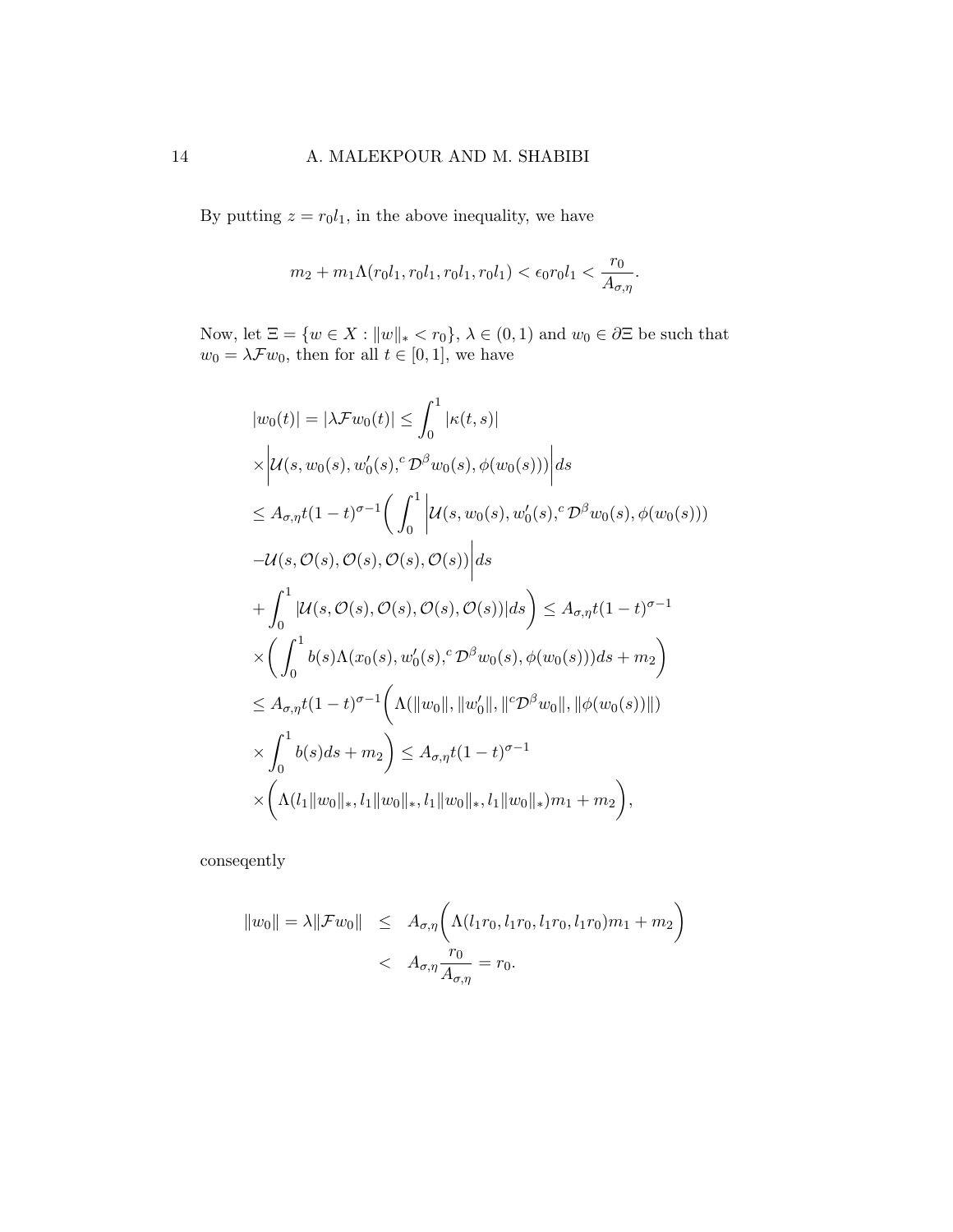Likewise, for all  $t \in [0, 1]$ , it is inferred that

$$
|w'_{0}(t)| = |\lambda \mathcal{F}'w_{0}(t)|
$$
  
\n
$$
\leq \int_{0}^{1} |\frac{\partial \kappa(t,s)}{\partial t}| \Big| \mathcal{U}(s,w_{0}(s),w'_{0}(s),{}^{c}\mathcal{D}^{\beta}w_{0}(s),\phi(w_{0}(s))) \Big| ds
$$
  
\n
$$
\leq A_{\sigma,\eta}(1-t)^{\sigma-1} \Big( \int_{0}^{1} \Big| \mathcal{U}(s,w_{0}(s),w'_{0}(s),{}^{c}\mathcal{D}^{\beta}w_{0}(s),\phi(w_{0}(s)))
$$
  
\n
$$
- \mathcal{U}(s,\mathcal{O}(s),\mathcal{O}(s),\mathcal{O}(s),\mathcal{O}(s)) \Big| ds
$$
  
\n
$$
+ \int_{0}^{1} |\mathcal{U}(s,\mathcal{O}(s),\mathcal{O}(s),\mathcal{O}(s),\mathcal{O}(s))| ds \Big) \leq A_{\sigma,\eta}(1-t)^{\sigma-1}
$$
  
\n
$$
\times \Big( \int_{0}^{1} b(s)\Lambda(w_{0}(s),w'_{0}(s),{}^{c}\mathcal{D}^{\beta}w_{0}(s),\phi(w_{0}(s)))ds + m_{2} \Big)
$$
  
\n
$$
\leq A_{\sigma,\eta}(1-t)^{\alpha-1} \Big( \Lambda(\|w_{0}\|, \|w'_{0}\|, \|{}^{c}\mathcal{D}^{\beta}w_{0}\|, \| \phi(w_{0}(s))\|)
$$
  
\n
$$
\times \int_{0}^{1} b(s)ds + m_{2} \Big) \leq A_{\sigma,\eta}(1-t)^{\sigma-1}
$$
  
\n
$$
\times \Big( \Lambda(t_{1} \|w_{0}\|_{*}, t_{1} \|w_{0}\|_{*}, t_{1} \|w_{0}\|_{*}, t_{1} \|w_{0}\|_{*})m_{1} + m_{2} \Big),
$$

so

$$
||w'_0|| = \lambda ||\mathcal{F}'w_0|| \leq A_{\sigma,\eta} \left( \Lambda(l_1r_0, l_1r_0, l_1r_0, l_1r_0) m_1 + m_2 \right)
$$
  
< 
$$
< A_{\sigma,\eta} \frac{r_0}{A_{\sigma,\eta}} = r_0.
$$

Hence,  $r_0 = ||w_0||_* = \max{||w_0||, ||w'_0||} < r_0$  which is a contradiction. Therefore, regarding to theorem [\(2.2\)](#page-4-1),  $\mathcal{F}: X \to X$  has a fixed point in  $X$ , so the pointwise defined fractional differential equation  $(1)$  has a solution.  $\Box$ 

The final result is illustrated by the following example.

**Example 3.4.** Let  $\sigma_1, ..., \sigma_n \in (0, 1)$  such that  $\sum_{i=1}^n \sigma_i < 1, \delta_1, ..., \delta_n \in$  $[0, 1],$ 

$$
d(t) = \frac{1}{(t-\delta_1)^{\sigma_1}(t-\delta_2)^{\sigma_2}...(t-\delta_n)^{\sigma_n}},
$$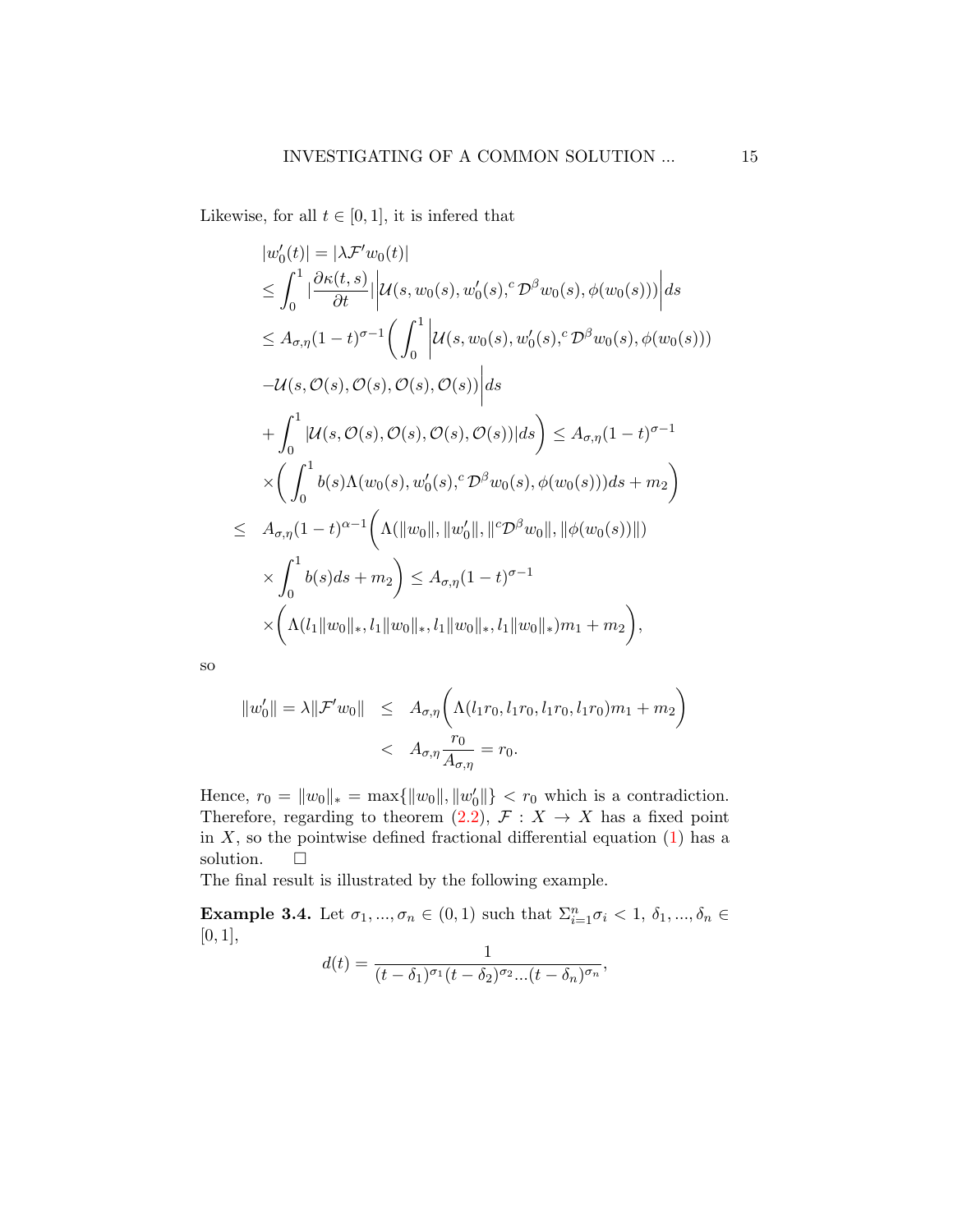$$
c(t) = \begin{cases} 0 & t \in [0,1] \cap Q \\ 1 & t \in (0,1) \cap Q^c. \end{cases}
$$

 $b(t) = \frac{1}{c(t)}$  and

$$
\mathcal{U}(t, w_1, w_2, w_3, w_4) = b(t)(\sum_{i=1}^4 \frac{|w_i|}{1+|w_i|}) + d(t).
$$

Consider the pointwise defined equation

$$
{}^{c}\mathcal{D}^{\sqrt{11}}w(t) + \mathcal{U}(t, w(t), w'(t), {}^{c}\mathcal{D}^{\frac{2}{3}}w(t), \int_{0}^{t} w(s)ds) = 0
$$
 (3)

with boundary condition  $w(0) = w''(0) = 0$  and  $w(\eta) + \int_0^1 w(s)ds = 0$ , in which  $\eta \in (0,1)$  is fixed. Then, for all  $(w_1, w_2, w_3, w_4), (z_1, z_2, z_3, z_4) \in$  $X^4$  and almost  $t \in [0,1]$  we have

<span id="page-15-0"></span>
$$
\left| \mathcal{U}(t, w_1, w_2, w_3, w_4) - \mathcal{U}(t, z_1, z_2, z_3, z_4) \right|
$$
  
=  $b(t) \left| \sum_{i=1}^4 \left( \frac{|w_i|}{1 + |w_i|} - \frac{|z_i|}{1 + |z_i|} \right) \right| \le b(t) \sum_{i=1}^4 \frac{|w_i - z_i|}{1 + |w_i - z_i|}$   
=  $b(t) \Lambda(w_1 - z_1, w_2 - z_2, w_3 - z_3, w_4 - z_4),$ 

where

$$
\Lambda(z_1, z_2, z_3, z_4) = \Sigma_{i=1}^4 \frac{|z_i|}{1 + |z_i|}.
$$

Simply speaking,  $\lim_{z\to 0^+} \frac{\Lambda(z,z,z,z)}{z} = 4 < \infty$ ,  $\lim_{z\to\infty} \frac{\Lambda(z,z,z,z)}{z} = 0$  and  $b(t) \in L^1[0,1]$ . Note that if  $\phi(w(t)) = \int_0^t w(s)ds$ , then

$$
|\phi(w(t)) - \phi(z(t))| \le \int_0^t |w(s) - z(s)| ds \le ||w - z||t,
$$

for all  $t \in [0,1]$ , so  $\|\phi(w)-\phi(z)\| \leq \|w-z\|$ . Therefore all the conditions of Theorem  $(3.3)$  are held, so by therem  $(3.3)$ , the pointwisedefined equation [\(3\)](#page-11-0) has a solution.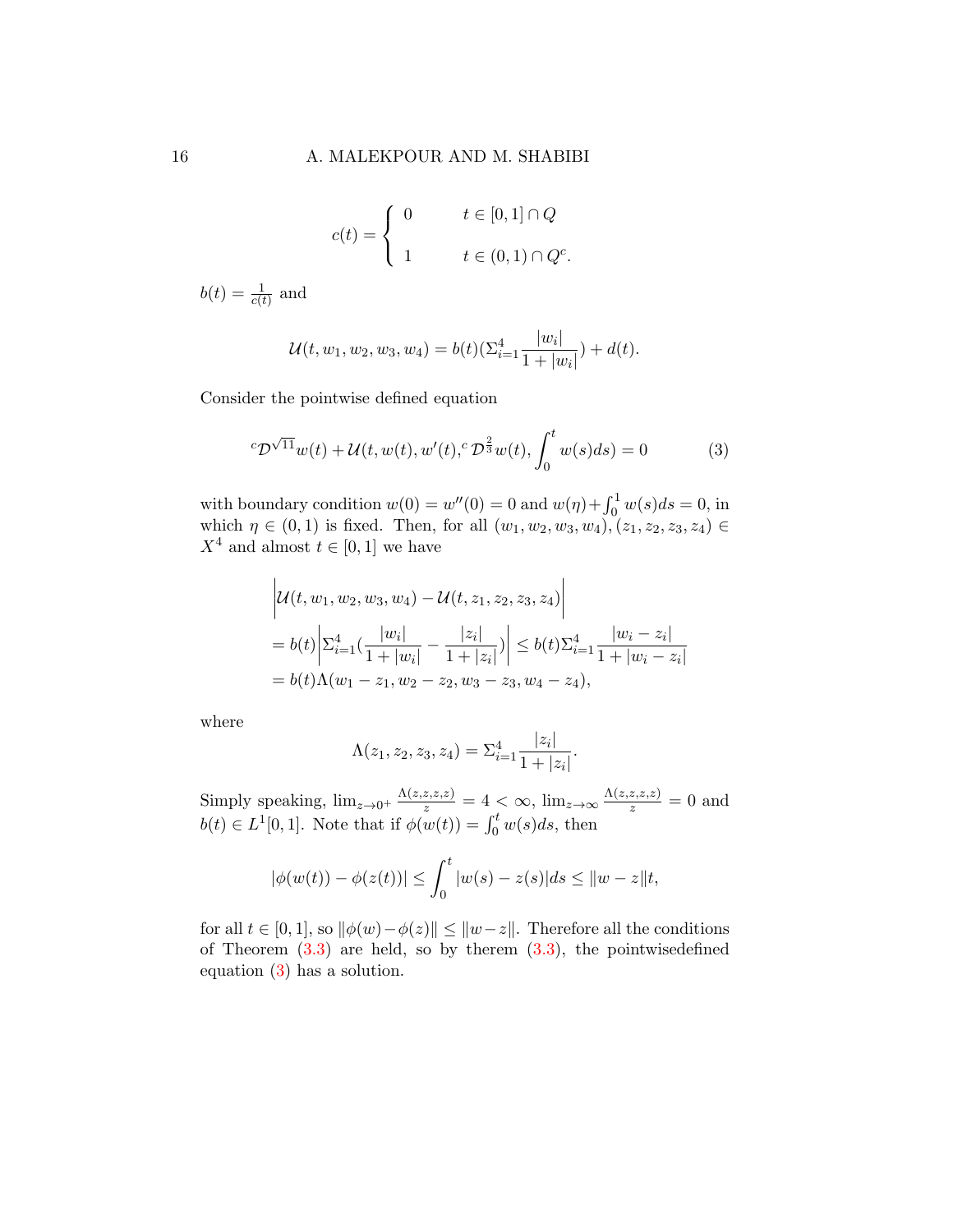Now, we want to consider two pointwise defined differential equaions

$$
{}^{c}\mathcal{D}^{\sigma}w(t) + \mathcal{U}(t, w(t), w'(t), {}^{c}\mathcal{D}^{\beta}w(t), \phi(w(t))) = 0 \tag{4}
$$

and

<span id="page-16-0"></span>
$$
{}^{c}\mathcal{D}^{\sigma}z(t) + \mathcal{V}(t, z(t), z'(t), {}^{c}\mathcal{D}^{\gamma}z(t), \phi(z(t))) = 0,
$$
\n<sup>(5)</sup>

when  $\sigma \geq 2$ ,  $\gamma, \beta \in (0,1)$ ,  $\phi: X \to X$  is a mapping such that for all  $w_1, w_2 \in X$ ,  $\|\phi(w_1) - \phi(w_2)\| \le a_0 \|w_1 - w_2\| + a_1 \|w_1' - w_2'\|$ , for some  $a_0, a_1 \in [0, \infty)$  and  $\mathcal{U}, \mathcal{V} : [0, 1] \times X^4 \to \mathbb{R}$  are two fuctions that are singular at some set with measure zero, under boundary conditions  $w(0) = z(0) = 0$  for  $\sigma \in [2, 3)$  and

$$
w(0) = w''(0) = w^{(n_0)}(0) = z(0) = z''(0) = z^{(n_0)}(0) = 0
$$

where  $n_0 = [\sigma] + 1$  for  $\sigma \in [3, \infty)$  and also  $w(\eta) + \int_0^1 w(s) ds = z(\eta) +$  $\int_0^1 z(s)ds = 0$ . We will show that under some conditions, these two equations have the same solution.

For this, we define  $\mathcal{F}, \mathcal{S}: X \to X$  as

$$
\mathcal{F}w(t) = \int_0^1 \kappa(t,s) \mathcal{U}(s,w(s),w'(s),^c \mathcal{D}^\beta w(s),\phi(w(s)))ds
$$

and

$$
Sz(t) = \int_0^1 \kappa(t,s) \mathcal{V}(s,z(s),z'(s),^c \mathcal{D}^{\gamma} z(s),\phi(z(s)))ds
$$

where  $\kappa(t, s)$  is the Green function that defined by lemma [\(3.1\)](#page-4-0). We will prove that  $\mathcal F$  and  $\mathcal S$  has a common fixed point, so two equations [\(4\)](#page-15-0) and [\(5\)](#page-16-0) have a same solution.

<span id="page-16-1"></span>**Theorem 3.5.** Let  $\mathcal{U}, \mathcal{V} : [0,1] \times X^4 \to \mathbb{R}$  are continuous on  $E \subset X$ with  $m(E^c) = 0$  and there exist  $b, \theta \in L^1[0,1]$ , nondecreasing mapping  $\Lambda : X^4 \to \mathbb{R}$  such that

$$
\lim_{\|z_i\| \to 0} \frac{|\mathcal{V}(t, z_1, z_2, z_3, z_4)|}{\|z_i\|} \le \theta(t)
$$

and  $|\mathcal{U}(t, w_1, w_2, w_3, xw_4)| \leq b(t)\Lambda(w_1, w_2, w_3, w_4)$  for all  $(w_1, w_2, w_3, w_4)$  $\in X^4$ ,  $1 \leq i \leq 4$  and almost all  $t \in [0,1]$ . Also let

$$
\lim_{z \to 0^+} \frac{\Lambda(z, z, z, z)}{z} = q_0,
$$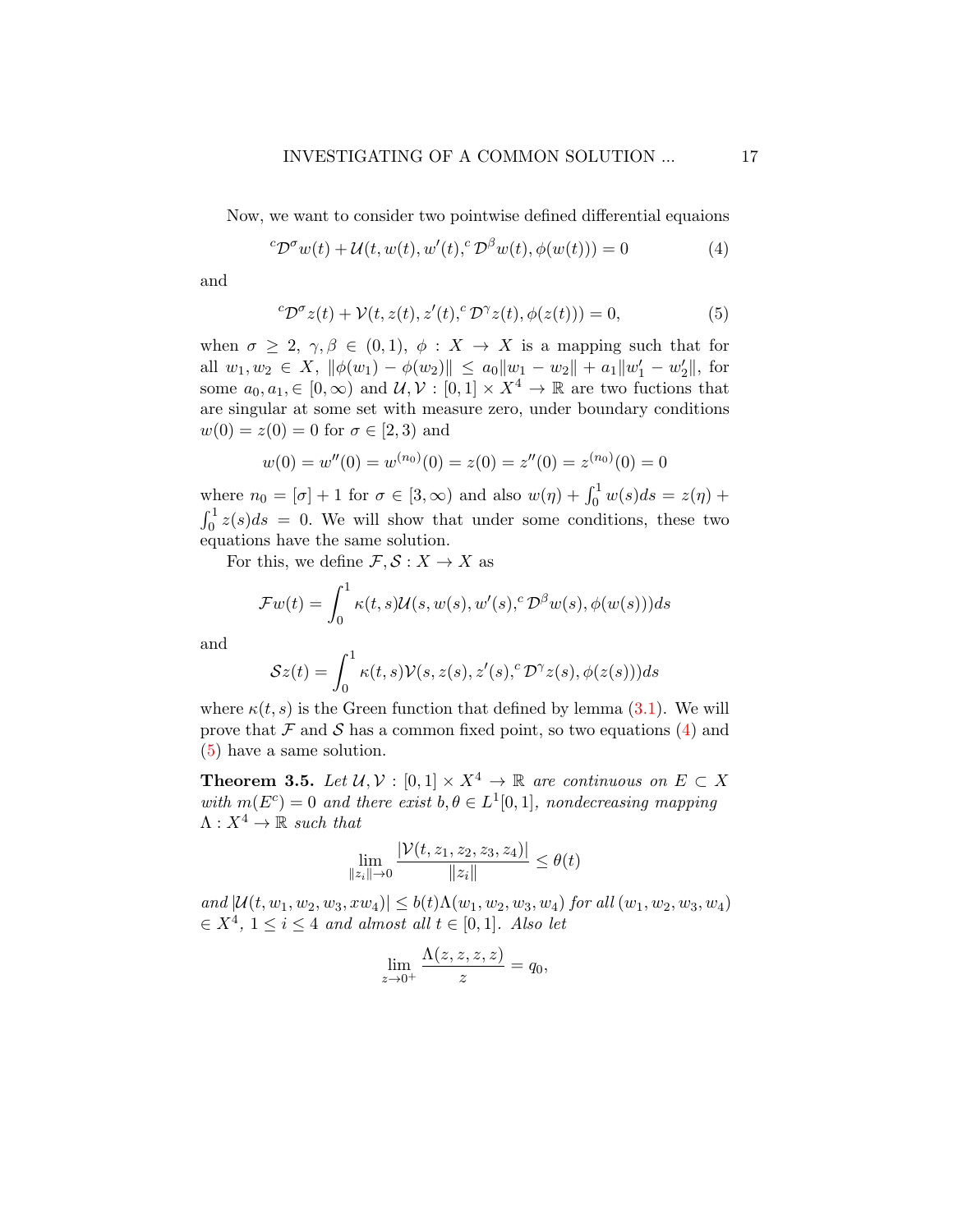#### 18 A. MALEKPOUR AND M. SHABIBI

 $m_1 := \int_0^1 b(s)ds < \frac{1}{A_{\sigma,\eta}}$  and  $m_2 := \int_0^1 \theta(s)ds < \frac{1}{l_2A_{\sigma,\eta}}$ , where  $l_1 = \max\{1, \frac{1}{\Gamma(2-1)}\}$  $\frac{1}{\Gamma(2-\beta)}, a_0+a_1\}, l_2=\max\{1, \frac{1}{\Gamma(2-\beta)}\}$  $\frac{1}{\Gamma(2-\gamma)}, a_0 + a_1 \}$  and  $q_0 \in [0, \frac{1}{l_1}]$  $\frac{1}{l_1}$ . If for all  $(w_1, w_2, w_3, w_4), (z_1, z_2, z_3, z_4) \in X^4$  that  $(w_1, w_2, w_3, w_4) \neq (z_1, z_2, z_3, z_4)$ , almost all  $t \in [0, 1]$  and all  $1 \leq i \leq 4$ 

$$
\lim_{(\|w_i\|, \|z_i\|)\to(0^+, 0^+)} \frac{\mathcal{U}(t, w_1, w_2, w_3, w_4) - \mathcal{V}(t, z_1, z_2, z_3, z_4)}{max\|w_i - z_i\|} = 0,
$$

then the pointwise defined equations  $(4)$  and  $(5)$  have a common solution.

Proof. Since

$$
\lim_{z \to 0^+} \frac{\Lambda(z, z, z, z)}{z} = q_0,
$$

so for each  $\epsilon > 0$ , there exists  $0 < \delta(\epsilon) \leq \epsilon$  such that  $z \in (0, \delta(\epsilon)]$  implies that

$$
\frac{\Lambda(z,z,z,z)}{z}
$$

therefore

$$
\Lambda(z, z, z, z) < (q_0 + \epsilon)z.
$$

Let  $\epsilon_1 > 0$  be such that  $q_0 + \epsilon_1 < \frac{1}{l_1}$  $\frac{1}{l_1}$ , then for all  $z \in (0, \delta_1 := \delta(\epsilon_1)]$  it is concluded that

$$
\Lambda(z, z, z, z) < (q_0 + \epsilon_1)z,
$$

consequently

$$
\Lambda(l_1z, l_1z, l_1z, l_1z) < (q_0 + \epsilon_1)l_1z < z,
$$

for all  $z \in (0, \frac{\delta_1}{l_1})$  $\frac{\delta_1}{l_1}$ . On the other hand for all  $w \in X$  and  $t \in [0,1]$ , we have

<span id="page-17-0"></span>
$$
|\mathcal{F}w(t)| \leq \int_0^1 |\kappa(t,s)| |u(s,w(s),w'(s),{}^c\mathcal{D}^{\beta}w(s),\phi(w(s)))| ds
$$
  
\n
$$
\leq \int_0^1 A_{\sigma,\eta}t(1-t)^{\sigma-1}b(s)\Lambda(w(s),w'(s),{}^c\mathcal{D}^{\beta}w(s),\phi(w(s))) ds
$$
  
\n
$$
\leq A_{\sigma,\eta}t(1-t)^{\sigma-1}\int_0^1 b(s)\Lambda(\|w\|, \|w'\|, \|{}^c\mathcal{D}^{\beta}w\|, \|\phi(w)\|) ds
$$
  
\n
$$
\leq A_{\sigma,\eta}t(1-t)^{\sigma-1}\Lambda(\|w\|, \|w'\|, \frac{\|w'\|}{\Gamma(2-\beta)}, a_0\|w\| + a_1\|w'\|)\int_0^1 b(s) ds
$$
  
\n
$$
\leq A_{\sigma,\eta}t(1-t)^{\sigma-1}\Lambda(l_1\|w\|_*, l_1\|w\|_*, l_1\|w\|_*, l_1\|w\|_*, l_1\|w\|_*, l_1\|w\|_*, l_1\|w\|_*, l_1\|w\|_*, l_1\|w\|_*, l_1\|w\|_*, l_1\|w\|_*, l_1\|w\|_*, l_1\|w\|_*, l_1\|w\|_*, l_1\|w\|_*, l_1\|w\|_*, l_1\|w\|_*, l_1\|w\|_*, l_1\|w\|_*, l_1\|w\|_*, l_1\|w\|_*, l_1\|w\|_*, l_1\|w\|_*, l_1\|w\|_*, l_1\|w\|_*, l_1\|w\|_*, l_1\|w\|_*, l_1\|w\|_*, l_1\|w\|_*, l_1\|w\|_*, l_1\|w\|_*, l_1\|w\|_*, l_1\|w\|_*, l_1\|w\|_*, l_1\|w\|_*, l_1\|w\|_*, l_1\|w\|_*, l_1\|w\|_*, l_1\|w\|_*, l_1\|w\|_*, l_1\|w\|_*, l_1\|w\|_*, l_1\|w\|_*, l_1\|w\|
$$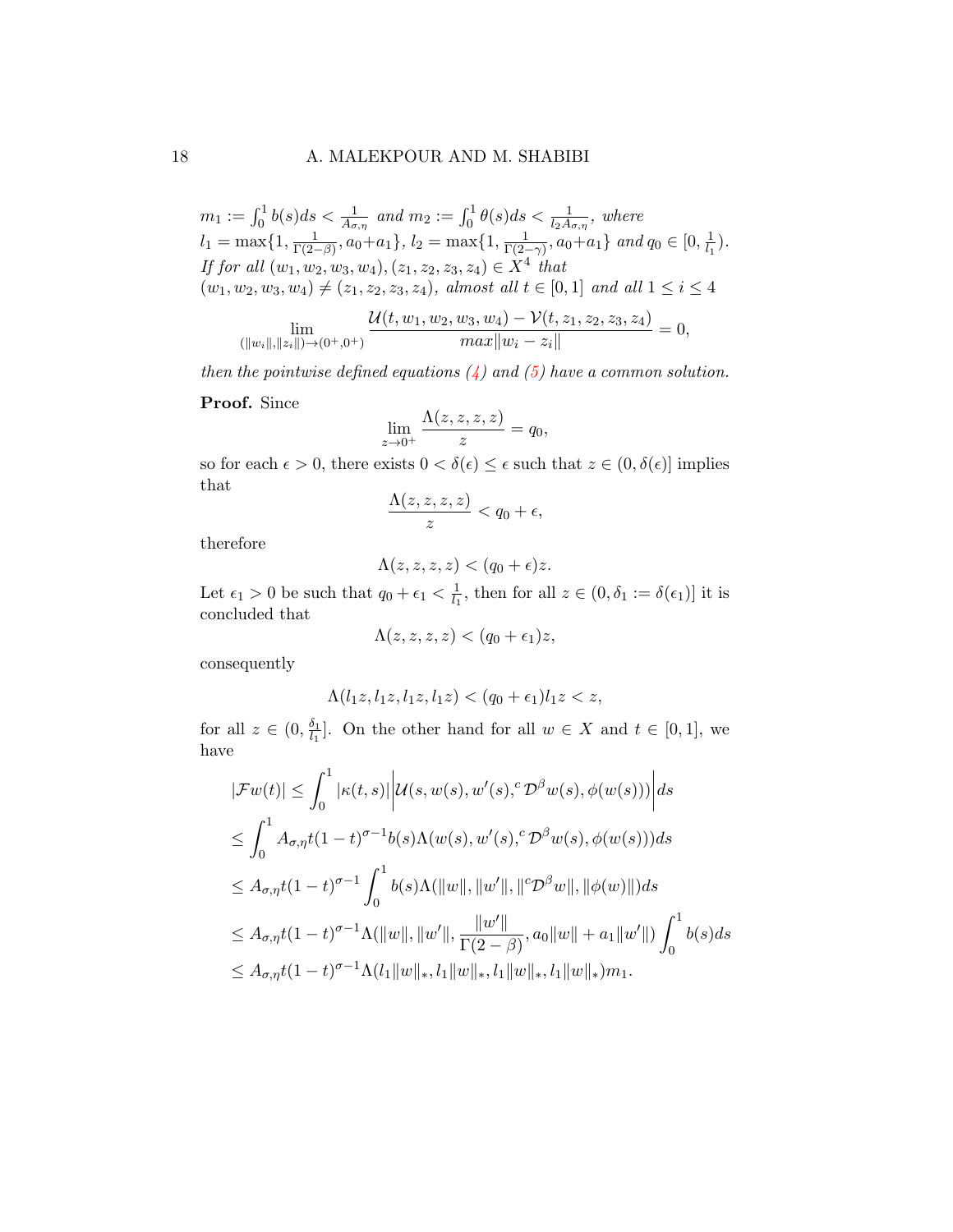So, if  $||w||_* \in (0, \frac{\delta_1}{l_1})$  $\frac{\delta_1}{l_1}$ , then

$$
|\mathcal{F}w(t)| \leq A_{\sigma,\eta}t(1-t)^{\sigma-1}||w||_*m_1 \leq ||w||_*t(1-t)^{\sigma-1}
$$

thus, it is resulted that  $\|\mathcal{F}w\|\leq \|w\|_*.$  Also we have

$$
|\mathcal{F}'w(t)| \leq \int_0^1 |\frac{\partial \kappa(t,s)}{\partial t}| |\mathcal{U}(s,w(s),w'(s),{}^c \mathcal{D}^\beta w(s),\phi(w(s)))| ds
$$
  
\n
$$
\leq \int_0^1 A_{\sigma,\eta}(1-t)^{\sigma-1} b(s) \Lambda(w(s),w'(s),{}^c \mathcal{D}^\beta w(s),\phi(w(s))) ds
$$
  
\n
$$
\leq A_{\sigma,\eta}(1-t)^{\sigma-1} \int_0^1 b(s) \Lambda(||w||, ||w'||, ||{}^c \mathcal{D}^\beta w||, ||\phi(w)||) ds
$$
  
\n
$$
\leq A_{\sigma,\eta}(1-t)^{\sigma-1} \Lambda(||w||, ||w'||, \frac{||w'||}{\Gamma(2-\beta)}, a_0 ||w|| + a_1 ||w'||) \int_0^1 b(s) ds
$$
  
\n
$$
\leq A_{\sigma,\eta}(1-t)^{\sigma-1} \Lambda(l_1 ||w||_*, l_1 ||w||_*, l_1 ||w||_*, l_1 ||w||_*, l_1 ||w||_*, l_1 ||w||_*, l_1 ||w||_*, l_1 ||w||_*, l_1 ||w||_*, l_1 ||w||_*, l_1 ||w||_*, l_1 ||w||_*, l_1 ||w||_*, l_1 ||w||_*, l_1 ||w||_*, l_1 ||w||_*, l_1 ||w||_*, l_1 ||w||_*, l_1 ||w||_*, l_1 ||w||_*, l_1 ||w||_*, l_1 ||w||_*, l_1 ||w||_*, l_1 ||w||_*, l_1 ||w||_*, l_1 ||w||_*, l_1 ||w||_*, l_1 ||w||_*, l_1 ||w||_*, l_1 ||w||_*, l_1 ||w||_*, l_1 ||w||_*, l_1 ||w||_*, l_1 ||w||_*, l_1 ||w||_*, l_1 ||w||_*, l_1 ||w||_*, l_1 ||w||_*, l_1 ||w||_*, l_1 ||w||_*, l_1 ||w||_*, l_1 ||w||_*, l_1 ||w||_*, l_1 ||w||_*, l_1 ||w||_*, l_1 ||w||_*, l_1 ||w||_*, l_1 ||w||_*, l_1 ||w||_*, l_1 ||w||_*, l_1 ||w||_*, l_1 ||w||_*, l_1 ||w||_*, l_1 ||w||_*, l_1 ||w||_*, l_1 ||w||_
$$

Therefore, if  $||w||_* \in (0, \frac{\delta_1}{l_1})$  $\frac{\delta_1}{l_1}$ , then

$$
|\mathcal{F}'w(t)| \leq A_{\sigma,\eta}(1-t)^{\sigma-1} ||w||_* m_1 \leq ||w||_*(1-t)^{\sigma-1},
$$

so, we conclude that  $\|\mathcal{F}'w\| \leq \|w\|_*$ . Hence if  $\|w\|_* \in (0, \frac{\delta_1}{l_*})$  $\frac{\delta_1}{l_1}$  then

$$
\|\mathcal{F}w\|_{*} = \max\{\|\mathcal{F}w\|, \|\mathcal{F}'w\|\} \le \|w\|_{*}.
$$
 (6)

By the assumptions, for all  $1\leq i\leq 4$  and almost all  $t\in [0,1],$ 

$$
\lim_{\|z_i\| \to 0} \frac{|\mathcal{V}(t, z_1, z_2, z_3, z_4)|}{\|z_i\|} \le \theta(t),
$$

so, for each  $\epsilon > 0$  there exists  $\delta(\epsilon) > 0$ , such that  $||z_i|| \in (0, \delta(\epsilon)]$  implies

$$
|\mathcal{V}(t, z_1, z_2, z_3, z_4)| \leq (\theta(t) + \epsilon) \|z_i\|.
$$

Thus, for  $\epsilon > 0$ , there exists  $\delta(\epsilon) > 0$  such that  $l_2||z|| \in (0, \delta(\epsilon)]$ , it follows

<span id="page-18-0"></span>
$$
|\mathcal{V}(t,z,z',\mathcal{D}^{\gamma}z,\phi(z))| \leq (\theta(t)+\epsilon) \max\{\|z\|,\|z'\|,\|\mathcal{D}^{\gamma}z\|,\|\phi(z)\|\}
$$
  

$$
\leq (\theta(t)+\epsilon)l_2\|z\|_*
$$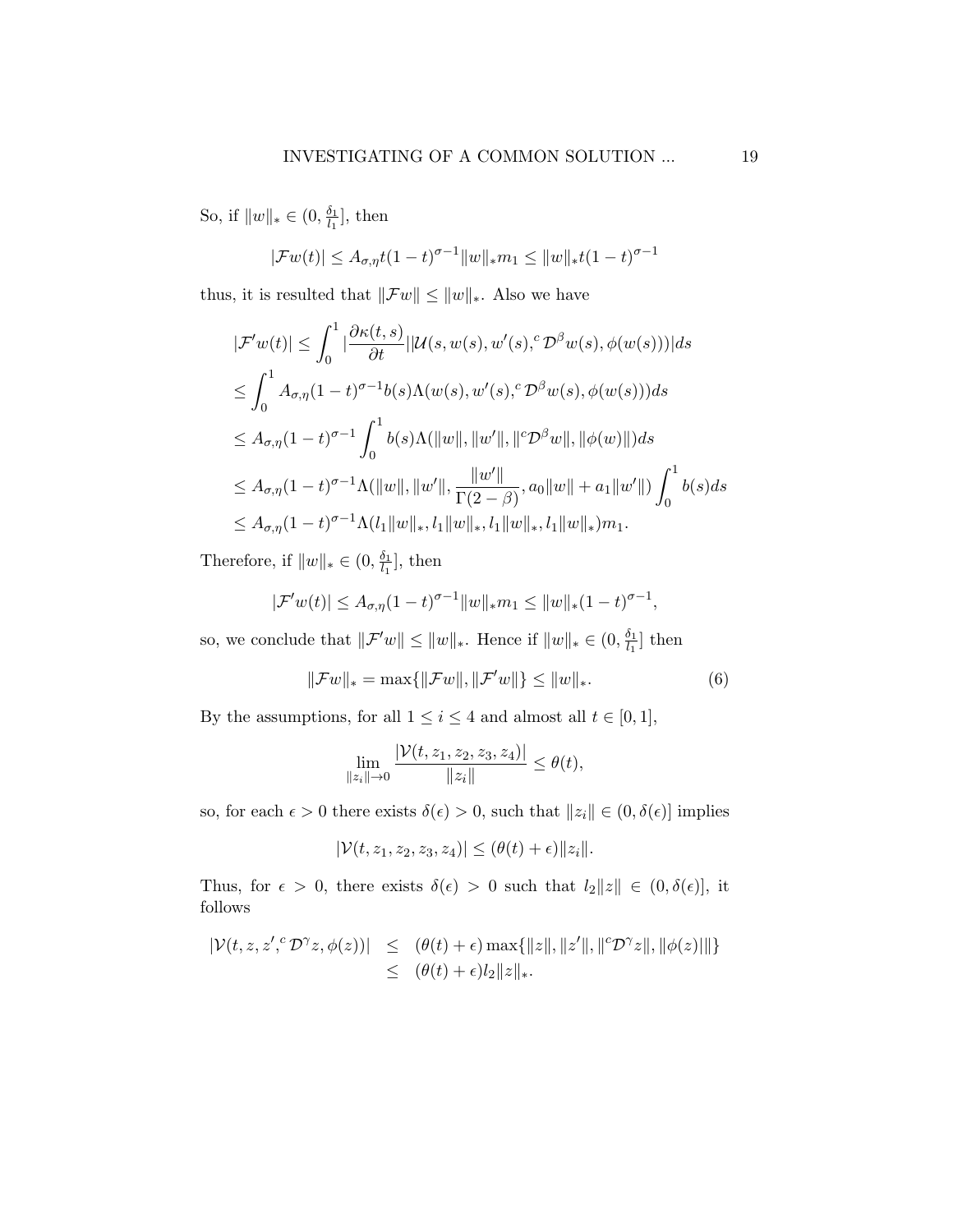Since  $m_2 < \frac{1}{l_2 A}$  $\frac{1}{l_2A_{\sigma,\eta}}$ , there exists  $\epsilon_2 > 0$  such that  $m_2 + \epsilon_2 < \frac{1}{l_2A_{\sigma,\eta}}$  $\frac{1}{l_2A_{\sigma,\eta}}$ . Put  $\delta_2 := \delta(\epsilon_2)$ , so if  $||z|| \in (0, \frac{\delta_2}{l_2})$  $\frac{\delta_2}{l_2}$ , then we have

$$
|\mathcal{V}(t,z,z',\mathcal{D}^{\gamma}z,\phi(z))| \leq (\theta(t)+\epsilon_2)l_2\|z\|_*.
$$

Thus, for  $z \in X$  in which  $||z|| \in (0, \frac{\delta_2}{\delta_0})$  $\frac{\delta_2}{l_2}$ , we conclude that

$$
|Sz(t)| \leq \int_0^1 |\kappa(t,s)| |\mathcal{V}(s,z(s),z'(s),{}^c\mathcal{D}^{\gamma}z(s),\phi(z(s)))| ds
$$
  
\n
$$
\leq \int_0^1 A_{\sigma,\eta} t(1-t)^{\alpha-1} (\theta(s) + \epsilon_2) l_2 ||z||_* ds
$$
  
\n
$$
= t(1-t)^{\sigma-1} A_{\sigma,\eta} (\int_0^1 \theta(s) ds + \epsilon_2) l_2 ||z||_*\n= t(1-t)^{\sigma-1} A_{\sigma,\eta} (m_2 + \epsilon_2) l_2 ||z||_*\n\leq t(1-t)^{\sigma-1} ||z||_*,
$$

so  $\|\mathcal{S}z\| \leq \|z\|_*$ . Also for all  $t \in [0,1]$  and  $z \in X$  in which  $\|z\| \in (0, \frac{\delta_2}{\delta_2})$  $\frac{\delta_2}{l_2}$ , we have

$$
|S'z(t)| \leq \int_0^1 |\frac{\partial \kappa(t,s)}{\partial t}| |\mathcal{V}(s,z(s),z'(s),{}^c\mathcal{D}^{\gamma}z(s),\phi(z(s)))|ds
$$
  
\n
$$
\leq \int_0^1 A_{\sigma,\eta}(1-t)^{\alpha-1}(\theta(s)+\epsilon_2)l_2||z||_*ds
$$
  
\n
$$
= (1-t)^{\sigma-1}A_{\sigma,\eta}(\int_0^1 \theta(s)ds+\epsilon_2)l_2||z||_*\n= (1-t)^{\sigma-1}A_{\sigma,\eta}(m_2+\epsilon_2)l_2||z||_*\n\leq (1-t)^{\sigma-1}||z||_*,
$$

so  $\|\mathcal{S}'z\| \leq \|z\|_*$ . Therefore,

$$
||\mathcal{S}z||_* = \max\{||\mathcal{S}z||, ||\mathcal{S}'z||\} \le ||z||_*.
$$
 (7)

Likewise, through the given assumptions for almost all  $t \in [0, 1]$ , we have

$$
\lim_{(\|w_i\|, \|z_i\|)\to(0^+, 0^+)} \frac{\mathcal{U}(t, w_1, w_2, w_3, w_4) - \mathcal{V}(t, z_1, z_2, z_3, z_4)}{max\|w_i - z_i\|} = 0.
$$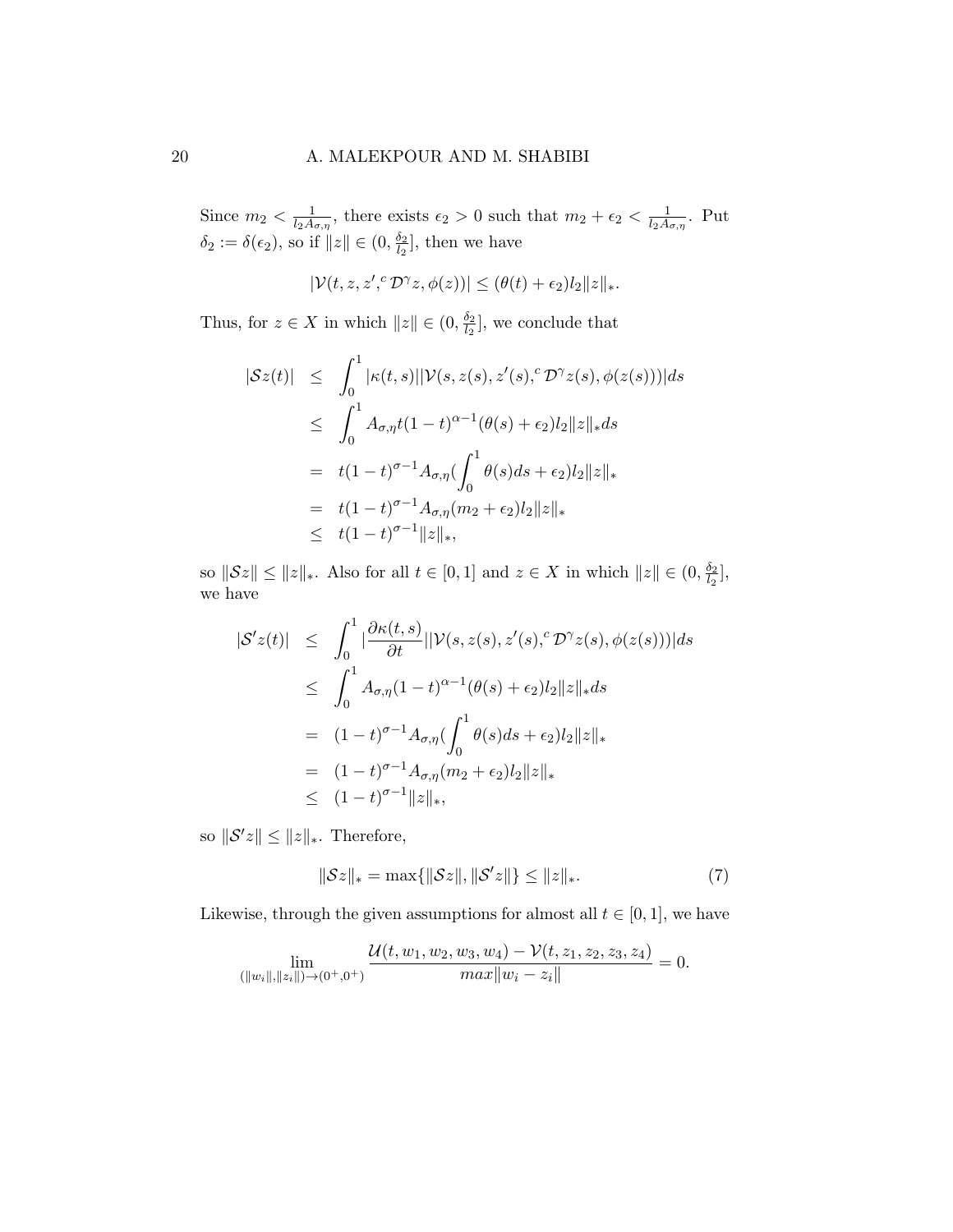Put  $\|w_k - z_k\| := \max_{1 \leq j \leq 4} \|w_i - z_i\|$  for some  $1 \leq k \leq 4$ , then for each  $\epsilon > 0$  there exists  $\delta(\epsilon) > 0$  such that  $||w_i||, ||z_i|| \in (0, \delta]$  implies

$$
|\mathcal{U}(t, w_1, w_2, w_3, w_4) - \mathcal{V}(t, z_1, z_2, z_3, z_4)| < \epsilon \|w_k - z_k\|.
$$

Let  $0 < \epsilon_3 < \frac{1}{4\epsilon}$  $\frac{1}{A_{\sigma,\eta}}$  and  $\delta_3 := \delta(\epsilon_3)$ , then if  $||w||, ||z|| \in (0, \frac{\delta_3}{l_3})$  $\frac{\delta_3}{l_3}$ , we have

<span id="page-20-0"></span>
$$
|\mathcal{U}(t, w, w', {}^c\mathcal{D}^{\beta}w, \phi(w)) - \mathcal{V}(t, z, z', {}^c\mathcal{D}^{\gamma}z, \phi(z))|
$$
  
<  $\epsilon_3 \max{\{\Vert w - z \Vert, \Vert w' - z' \Vert, \Vert {}^c\mathcal{D}^{\beta}w - {}^c\mathcal{D}^{\gamma}z \Vert, \Vert \phi(w) - \phi(z) \Vert\}}$   
 $\leq \epsilon_3 l_3 \Vert w - z \Vert_*,$ 

where  $l_3 = \max\{l_1, l_2, \lfloor \frac{1}{\Gamma(2-\beta)} - \frac{1}{\Gamma(2-\beta)} \rfloor\}$  $\frac{1}{\Gamma(2-\gamma)}|\} = \max\{l_1, l_2\}.$  So if  $||w||, ||z|| \in$  $(0, \delta_3]$ , then

$$
|\mathcal{U}(t, w, w', {}^c\mathcal{D}^\beta w, \phi(w)) - \mathcal{V}(t, z, z', {}^c\mathcal{D}^\gamma z, \phi(z))| \le \epsilon_3 \|w - z\|_*.
$$
 (8)

Now, let  $\delta_M = \min\{\frac{\delta_1}{l_1}\}$  $\frac{\delta_1}{l_1}, \frac{\delta_2}{l_2}$  $\frac{\delta_2}{\delta_2}, \delta_3$ , define  $\alpha: X^2 \to [0, \infty)$  as

$$
\alpha(x,y) = \begin{cases} 1 & ||w||_*, ||z||_* \in (0, \delta_M] \\ 0 & other \text{ }wise \end{cases}
$$

and  $\psi : \mathbb{R} \to \mathbb{R}$  as  $\psi(t) = \epsilon_3 A_{\sigma, \eta} t$ . So,  $\psi \in \Psi$  is obviuos. If  $\alpha(w, z) \geq 1$ then  $||w||_*, ||z||_* \in (0, \delta_M],$  so by [\(7\)](#page-18-0),  $||Sw||_* \le ||x||_* \le \delta_M$ . Likewise, via [\(6\)](#page-17-0),  $\|\mathcal{F}y\|_* \leq \|y\|_* \leq \delta_M$ , so  $\alpha(\mathcal{S}w, \mathcal{F}z) \geq 1$ . If  $w \in X$  be such that  $||w||_* \leq \delta_M$ , then  $||\mathcal{S}w||_* \leq \delta_M$ , so it is concluded that there exists  $w_0 \in X$  such that  $\alpha(w_0, \mathcal{S}w_0) \geq 1$ . To check the continuity F, let  $E \subset [0,1]$  be a set which  $\mathcal{U}(t, \ldots, \ldots)$  is not continuous on that, then  $m(E) = 0$  where m is the Lebesgue measure in R, and let  $w_n \to w$  as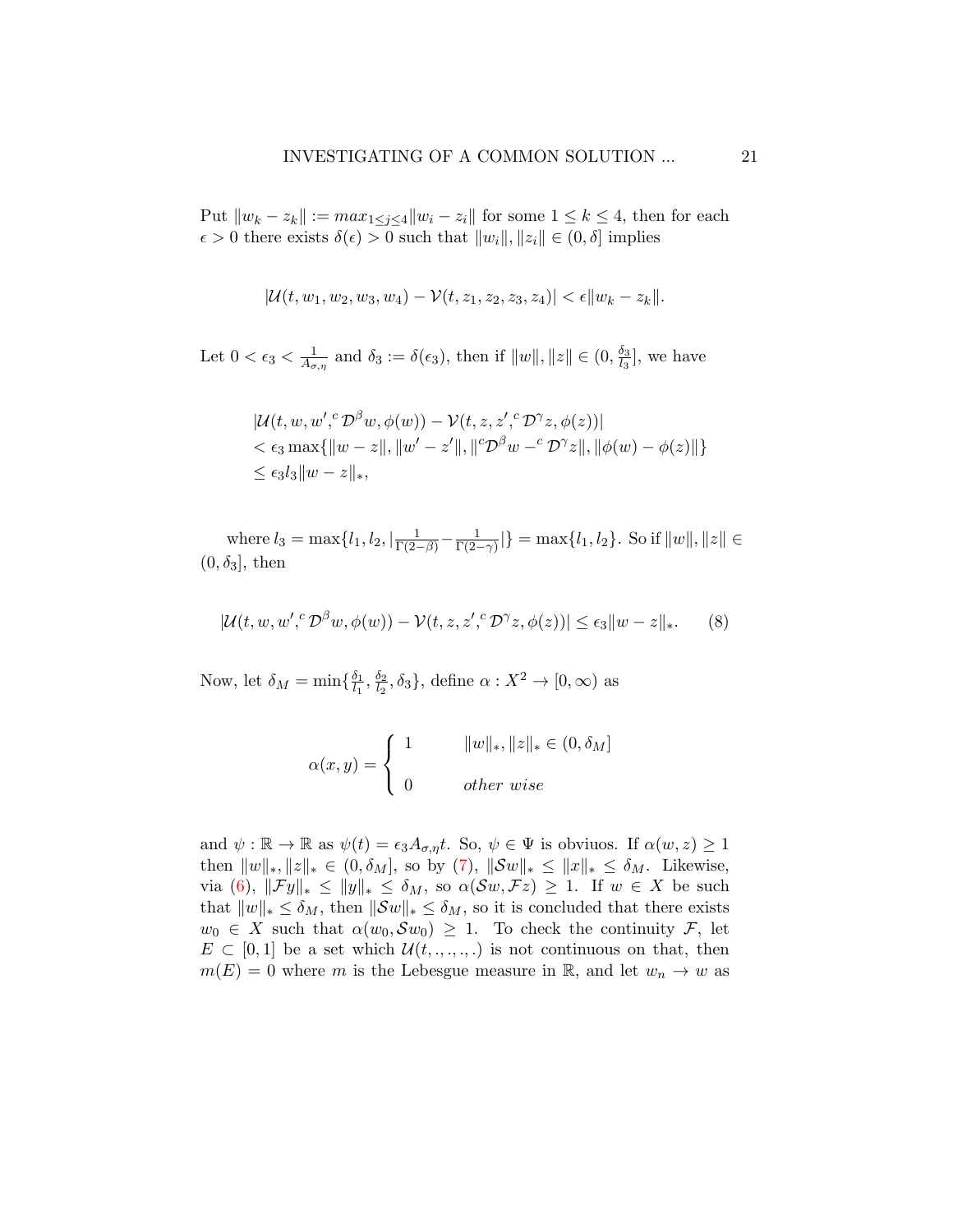$n \to \infty$ . So for all  $t \in [0,1]$  we have

$$
\lim_{n \to \infty} \mathcal{F}w_n(t) = \lim_{n \to \infty} \int_0^1 \kappa(t, s) \mathcal{U}(s, w_n(s), w'_n(s), {}^c\mathcal{D}^{\beta}w_n(s), \phi(w_n(s))) ds \n= \lim_{n \to \infty} \int_{E^c} \kappa(t, s) \mathcal{U}(s, w_n(s), w'_n(s), {}^c\mathcal{D}^{\beta}w_n(s), \phi(w_n(s))) ds \n+ \lim_{n \to \infty} \int_E \kappa(t, s) \mathcal{U}(s, w_n(s), w'_n(s), {}^c\mathcal{D}^{\beta}w_n(s), \phi(w_n(s))) ds \n= \int_{E^c} \kappa(t, s) \mathcal{U}(s, w(s), w'(s), {}^c\mathcal{D}^{\beta}w(s), \phi(w(s))) ds \n= \int_0^1 \kappa(t, s) \mathcal{U}(s, w(s), w'(s), {}^c\mathcal{D}^{\beta}w(s), \phi(w(s))) ds \n= \mathcal{F}w(t).
$$

Similarly,  $\lim_{n\to\infty} \mathcal{F}'w_n(t) = \mathcal{F}'w(t)$  is obtained for all  $t \in [0,1]$ , so it is concluded that F is a continuous mapping in  $(X, \|\cdot\|_*)$ . On the other hand, for all  $t \in [0, 1]$  we deduce that

$$
|\mathcal{F}w(t) - \mathcal{S}z(t)| \leq \int_0^1 |\kappa(t,s)| \left| \mathcal{U}(s, w(s), w'(s), \mathcal{D}^{\beta}w(s), \phi(w(s))) - \mathcal{V}(s, z(s), z'(s), \mathcal{D}^{\beta}z(s), \phi(z(s))) \right| ds
$$
  

$$
\leq A_{\sigma,\eta}t(1-t)^{\sigma-1} \int_0^1 \left| \mathcal{U}(s, w(s), w'(s), \mathcal{D}^{\beta}w(s), \phi(w(s))) - \mathcal{V}(s, z(s), z'(s), \mathcal{D}^{\beta}z(s), \phi(z(s))) \right| ds.
$$

Therefore, when  $||w||_*, ||z||_* \in (0, \delta_M]$ , by  $(8)$ , it implies that

$$
|\mathcal{F}w(t) - \mathcal{S}z(t)| \leq A_{\sigma,\eta}t(1-t)^{\sigma-1}\epsilon_3||w-z||_*,
$$

consequently

$$
\|\mathcal{F}w - \mathcal{S}z\| \leq A_{\sigma,\eta}\epsilon_3\|x - y\|_{*} = \psi(\|w - z\|_{*}).
$$

In a similar manner, we have

$$
\|\mathcal{F}'w-\mathcal{S}'z\|\quad \leq\quad A_{\sigma,\eta}\epsilon_3\|w-z\|_*=\psi(\|w-z\|_*),
$$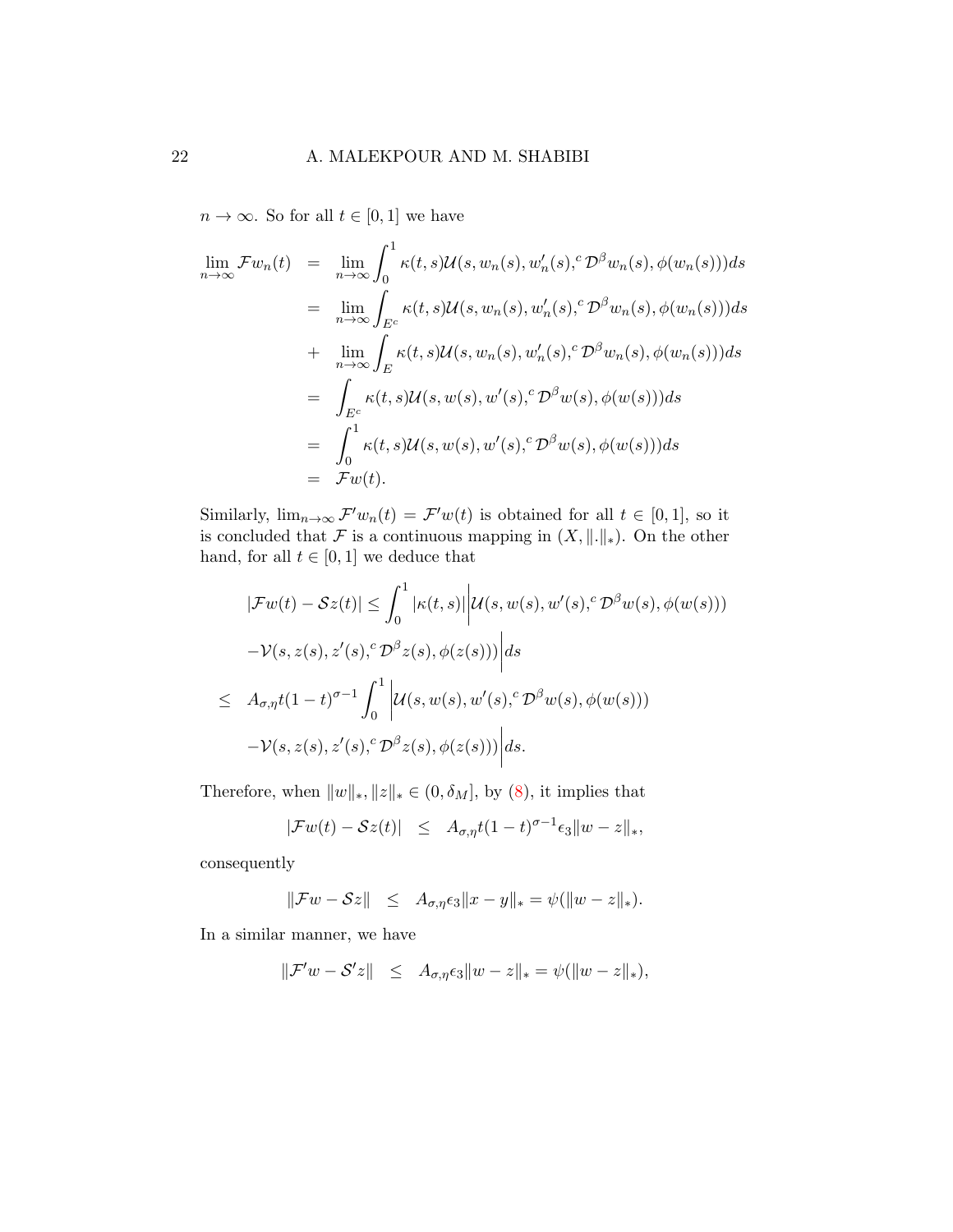hence

$$
\|\mathcal{F}w - \mathcal{S}z\|_{*} = \max\{\|\mathcal{F}'w - \mathcal{S}'z\|, \|\mathcal{F}w - \mathcal{S}z\|\} \leq \psi(\|w - z\|_{*}).
$$

Therefore, regarding Lemma  $(2.3)$ , both equations  $(4)$  and  $(5)$  have a common solution.

Example 3.6. Consider the following pointwise defined equations

$$
{}^{c}\mathcal{D}^{\frac{5}{2}}w(t) + \frac{0.5}{p(t)}(\|w(t)\|^{2} + \|w'(t)\|^{2} + \|{}^{c}\mathcal{D}^{\frac{1}{2}}w(t)\|^{2} + \|\int_{0}^{t}w(s)ds\|^{2}) = 0
$$

and

$$
{}^{c}\mathcal{D}^{\frac{5}{2}}z(t) + \frac{0.3}{\sqrt{t}}(||z(t)|| + ||z'(t)|| + ||^{c}\mathcal{D}^{\frac{1}{3}}z(t)|| + ||\int_{0}^{t} z(s)ds||) = 0
$$

with boundary conditions  $w(0) = z(0) = 0$  and  $w(\frac{1}{2})$  $(\frac{1}{2}) + \int_0^1 w(s) ds =$  $z(\frac{1}{2})$  $(\frac{1}{2}) + \int_0^1 z(s)ds = 0$ , where

$$
p(t) = \begin{cases} 1 & t \in [0,1] | \{\delta_1, ..., \delta_k\} \\ 0 & t \in \{\delta_1, ..., \delta_k\}. \end{cases}
$$

Put  $\Lambda(w_1, w_2, w_3, w_4) = \sum_{i=1}^4 ||w_i||^2$ ,  $\phi(w(t)) = \int_0^t w(s)ds$ ,  $b(t) = \frac{0.5}{p(t)}$ ,

 $U(t, w_1, w_2, w_3, w_4) = \Lambda(w_1, w_2, w_3, w_4),$ 

 $\theta(t) = \frac{0.3}{\sqrt{t}}$  and

$$
\mathcal{V}(t,z_1,z_2,z_3,z_4)=\theta(t)\Sigma_{i=1}^4\|z_i\|,
$$

then  $\|\phi(w) - \phi(z)\| \leq \|w - z\|, l_1 = \max\{1, \frac{1}{\Gamma(2-\frac{1}{2})}\} = \frac{2}{\sqrt{2}}$  $\frac{1}{\pi}$ ,  $l_2 = \max\{1, \frac{1}{\Gamma(2-\frac{1}{3})}\} = \frac{1}{\Gamma(\frac{5}{3})}, q_0 = \lim_{z \to 0^+} \frac{\Lambda(z, z, z, z)}{z} = 0 < \frac{1}{l_1}$  $\frac{1}{l_1}$ 

$$
A_{\sigma,\eta} = \frac{2(1+\frac{5}{2})}{(1+1)\Gamma(\frac{5}{2}+1)} = \frac{28}{15\sqrt{\pi}},
$$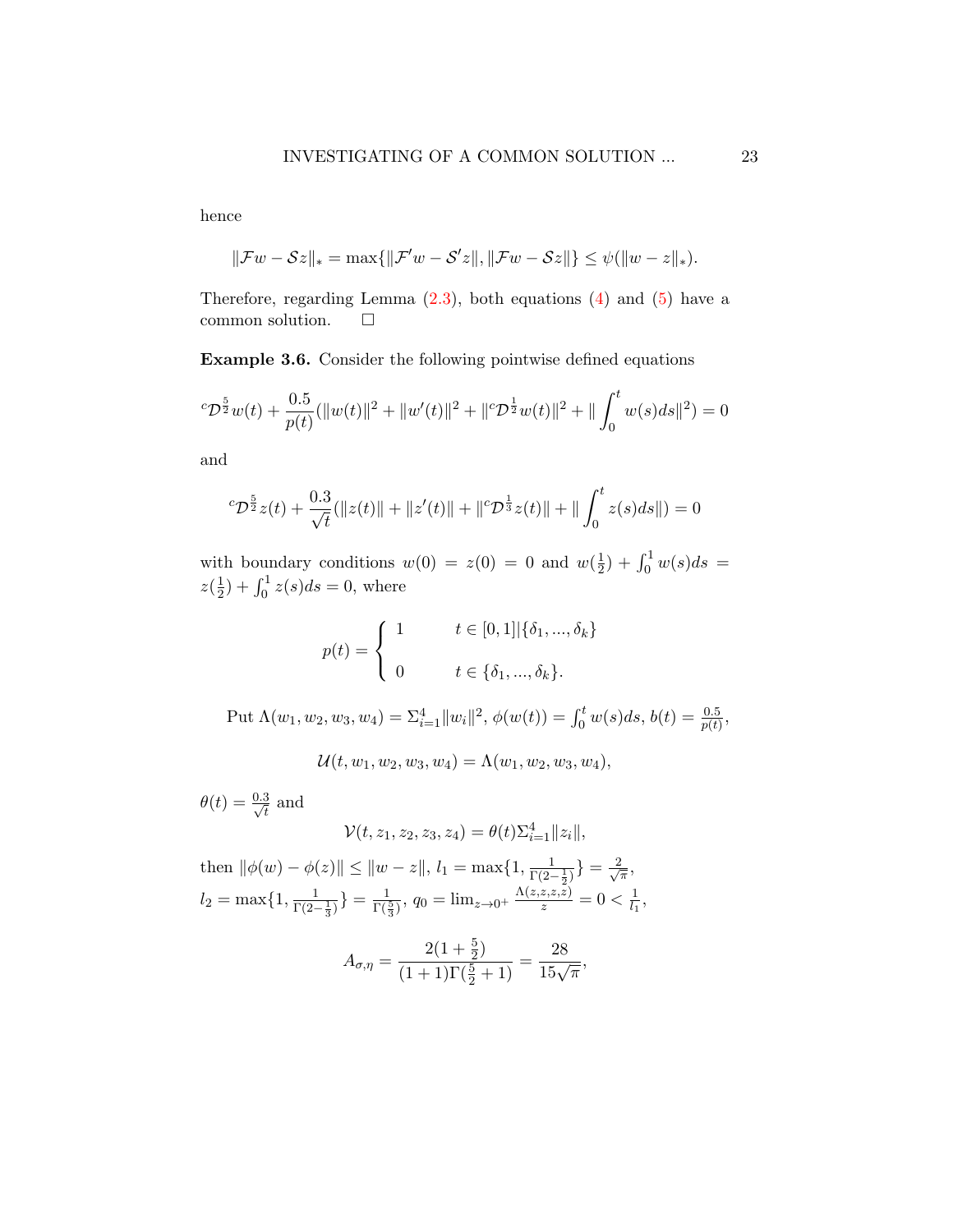$b, \theta \in L^1[0,1], m_1 = \int_0^1 b(s) ds = 0.5 < \frac{1}{A_\sigma}$  $\frac{1}{A_{\sigma,\eta}}, m_2 = \int_0^1 \theta(s) ds = 0.6$ 1  $\frac{1}{l_2A_{\sigma,\eta}}$  and for all  $(w_1, w_2, w_3, w_4), (z_1, z_2, z_3, z_4) \in X^4$  that  $(w_1, w_2, w_3, w_4) \neq$  $(z_1, z_2, z_3, z_4)$ , almost all  $t \in [0, 1]$  and all  $1 \le i \le 4$ 

$$
\lim_{(||w_i||, ||z_i||) \to (0^+, 0^+)} \frac{|\mathcal{U}(t, w_1, w_2, w_3, w_4) - \mathcal{V}(t, z_1, z_2, z_3, z_4)|}{max||w_i - z_i||}
$$
\n
$$
\leq |b(t) - \theta(t)| \lim_{(||w_i||, ||z_i||) \to (0^+, 0^+)} \frac{\sum_{i=1}^4 |||w_i||^2 - ||z_i|||}{max||x_i - z_i||}
$$
\n
$$
\leq |b(t) - \theta(t)| \lim_{(||x_i||, ||z_i||) \to (0^+, 0^+)} \frac{\sum_{i=1}^4 |||w_i||^2 - ||w_i|| ||z_i|||}{max||w_i - z_i||}
$$
\n
$$
= |b(t) - \theta(t)| \lim_{(||w_i||, ||z_i||) \to (0^+, 0^+)} \frac{\sum_{i=1}^4 |||w_i|| (||w_i|| - ||z_i||)|}{max||x_i - y_i||}
$$
\n
$$
\leq |b(t) - \theta(t)| \lim_{(||w_i||, ||z_i||) \to (0^+, 0^+)} \frac{\sum_{i=1}^4 ||w_i|| ||w_i - z_i||}{max||w_i - z_i||}
$$
\n
$$
\leq |b(t) - \theta(t)| \lim_{||w_i|| \to 0^+} \sum_{i=1}^4 ||w_i|| = 0.
$$

Hence, based on Theorem [\(3.5\)](#page-16-1) there is a common solution for both mentioned equations.

Corollary 3.7. Let  $\mathcal{U} : [0,1] \times X^4 \to \mathbb{R}$  be continuous on set  $E \in X$ with  $m(E^c) = 0$ , there exists  $b \in L^1[0,1]$  and nondecreasing mapping  $\Lambda: X^4 \to \mathbb{R}$  such that  $|\mathcal{U}(t, w_1, w_2, w_3, w_4)| \leq b(t)\Lambda(w_1, w_2, w_3, w_4)$  for all  $(w_1, w_2, w_3, w_4) \in X^4$  and almost all  $t \in [0, 1]$ , also let

$$
\lim_{z \to 0^+} \frac{\Lambda(z, z, z, z)}{z} = q_0,
$$

 $m_1 := \int_0^1 b(s)ds < \frac{1}{A_{\sigma,\eta}}$ , where  $l_1 = \max\{1, \frac{1}{\Gamma(2-\eta)}\}$  $\frac{1}{\Gamma(2-\beta)}, a_0 + a_1$ } and  $q_0 \in$  $[0, \frac{1}{l_1}]$  $\frac{1}{l_1}$ ). Then, the pointwise defined equation [\(4\)](#page-15-0) has a solution.

**Proof.** In theorem [\(3.5\)](#page-16-1), let for all  $t \in [0, 1]$  and  $(w_1, w_2, w_3, w_4) \in X^4$ ,

$$
\mathcal{V}(t, w_1, w_2, w_3, w_4) = \mathcal{U}(t, w_1, w_2, w_3, w_4).
$$

Indicating all conditions of Theorem  $(3.5)$  is feasible. Therefore, the pointwise defined equation [\(4\)](#page-15-0) has a solution.

 $\Box$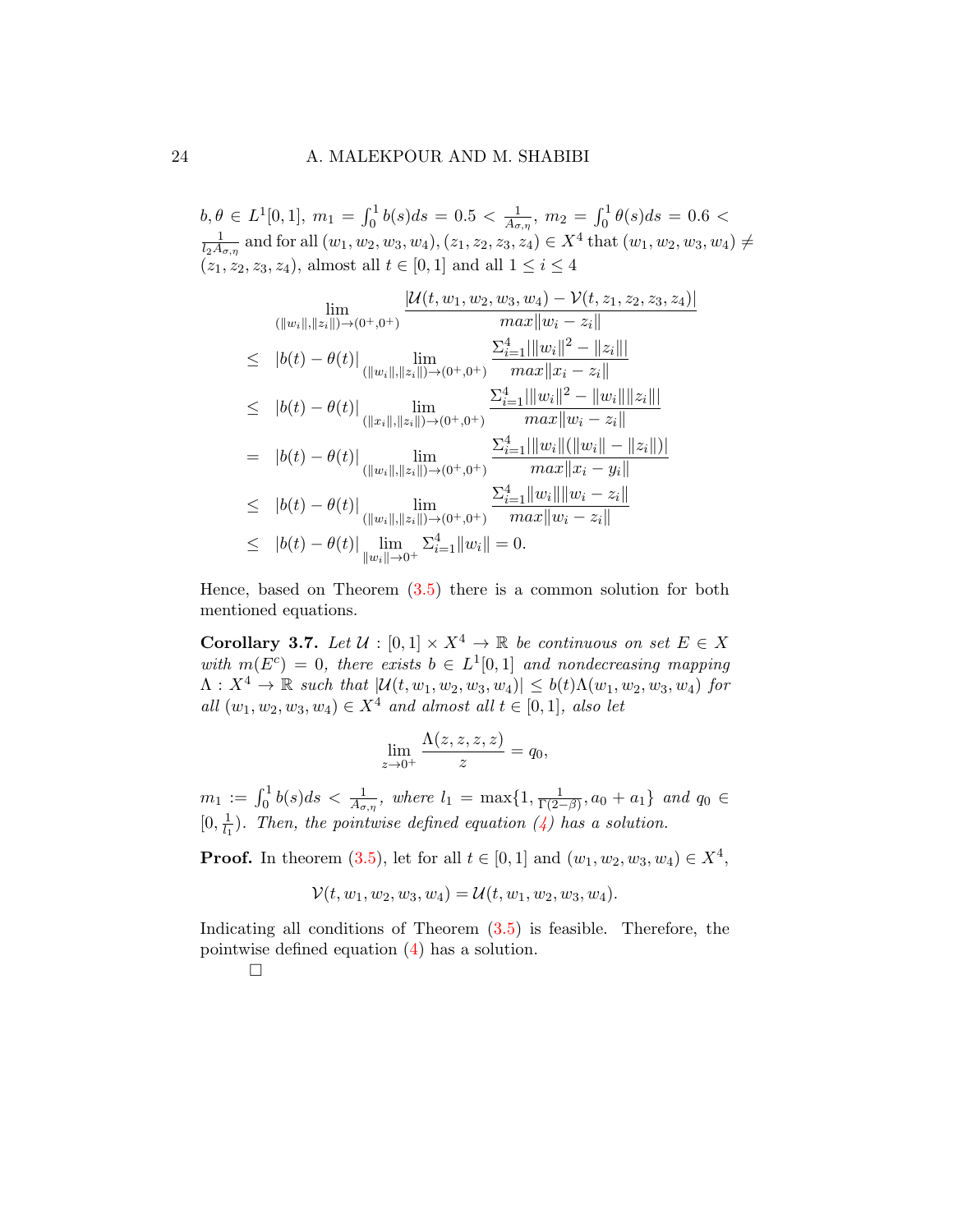## 4 Conclusion

Investigating of a solution for fractional differential equations has a specific importance, among which the singular ones have a significant role. In this paper, we consider a solution for a singular differential equation, then allocate some conditions to prove the existence of a common solution for two singular differential equations. Used new methods in this article, can help to examine other fractional differential equations.

## References

- <span id="page-24-0"></span>[1] R. P. Agarwal, D. O'regan, S. Stanek, Positive solutions for Dirichlet problem of singular nonlinear fractional differential equations, Journal of Mathematical Analysis and Applications, 371 (2010) 57- 68.
- [2] Z. Bai, W. Sun, Existence and multiplicity of positive solutions for singular fractional boundary value problems, Computer mathematics with applications, 63 (2012) 1369-1381.
- [3] Y. Wang, L. Liu, Necessary and sufficient condition for the existence of positive solution to singular fractional differential equations, Advances in Difference Equations, 2014 207 (2015).
- [4] A. Salim, Mo. Benchohra, E. Karapınar, J. E. Lazreg Existence and Ulam stability for impulsive generalized Hilfer-type fractional differential equations, Advances in Difference Equations, 2020, 601 (2020).
- [5] B. Alqahtani, H. Aydi, E. Karapınar, V. Rakočević A Solution for Volterra Fractional Integral Equations by Hybrid Contractions, Mathematics, 2019 7(8) 694.
- [6] S. Rezapour, H. Mohammadi, A. Jajarmi A new mathematical model for Zika virus transmission, Advances in Difference Equations, 2020 589 (2020).
- <span id="page-24-1"></span>[7] S. M. Aydogan, D. Baleanu, A. Mousalou, S. Rezapour On approximate solutions for two higher-order Caputo-Fabrizio fractional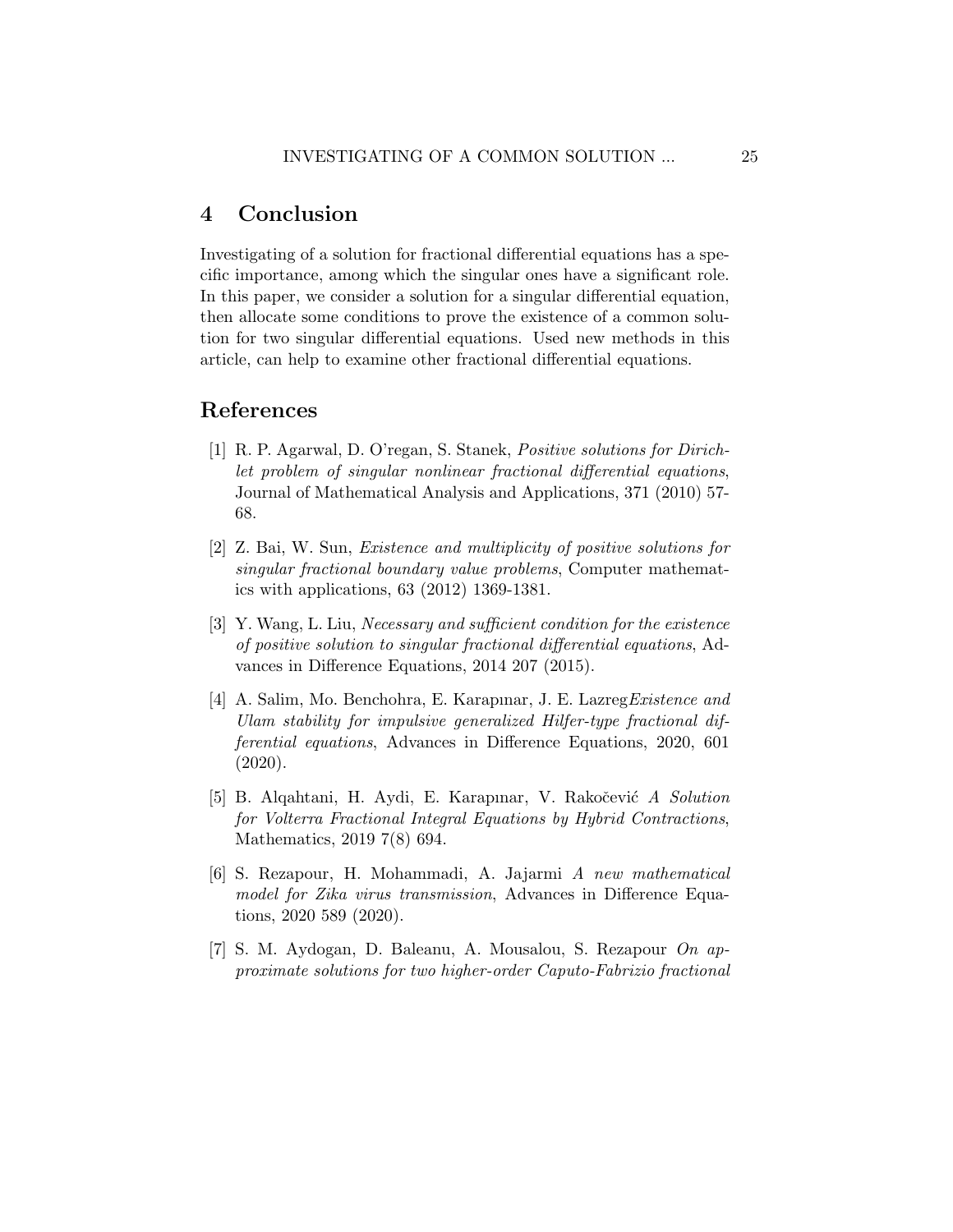integro-differential equations, Advances in Difference Equations, 2017 221 (2017).

- <span id="page-25-0"></span>[8] Z. Bai, T. Qui, Existence of positive solution for singular fractional differential equation, Applied Mathematics and Computation, 215 (2009) 2761-2767.
- [9] A. Malekpour, M. Shabibi and R. Nouraee, Existence of a solution for a multi singular pointwise defined fractional differential system, Journal Of Mathematical Extension, 2020 15 (2021).
- [10] D. Baleanu, Kh. Ghafarnezhad, Sh. Reazapour and M. Shabibi, On a strong-singular fractional differential equation, Advances in Difference Equations, 2020 350 (2020).
- [11] A. Mansouri, Sh. Rezapour, Investigating a Solution of a Multi-Singular Pointwise Defined Fractional Integro-Differential Equation with Caputo Derivative Boundary Condition, Journal Of Mathematical Extension, 2020 14 (2020).
- [12] A. Mansouri, M. Shabibi, On the existence of a solution for a bidealing singular fractional intergro-differential equation, Journal Of Mmathematical Extension, 2020 15 (2021).
- <span id="page-25-1"></span>[13] M. Shabibi, M. Postolache, Sh. Rezapour and S. M. Vaezpour, Investigation of a multi- singular pointwise defined fractional integodifferential equation, Journal of Mathematical Analysis and Applications, 7 (2017) 61-77.
- <span id="page-25-2"></span>[14] D. Baleanu, A. Jajarmi, H. Mohammadi, S. Rezapour A new study on the mathematical modelling of human liver with Caputo-Fabrizio fractional derivative, Chaos, Solitons and Fractals, 134 109705 (2020).
- [15] S. B. Chikh, A. Amara, S. Etemad, S. Rezapour On Ulam–Hyers–Rassias stability of a generalized Caputo type multiorder boundary value problem with four-point mixed integroderivative conditions, Advances in Difference Equations, 2020 680 (2020).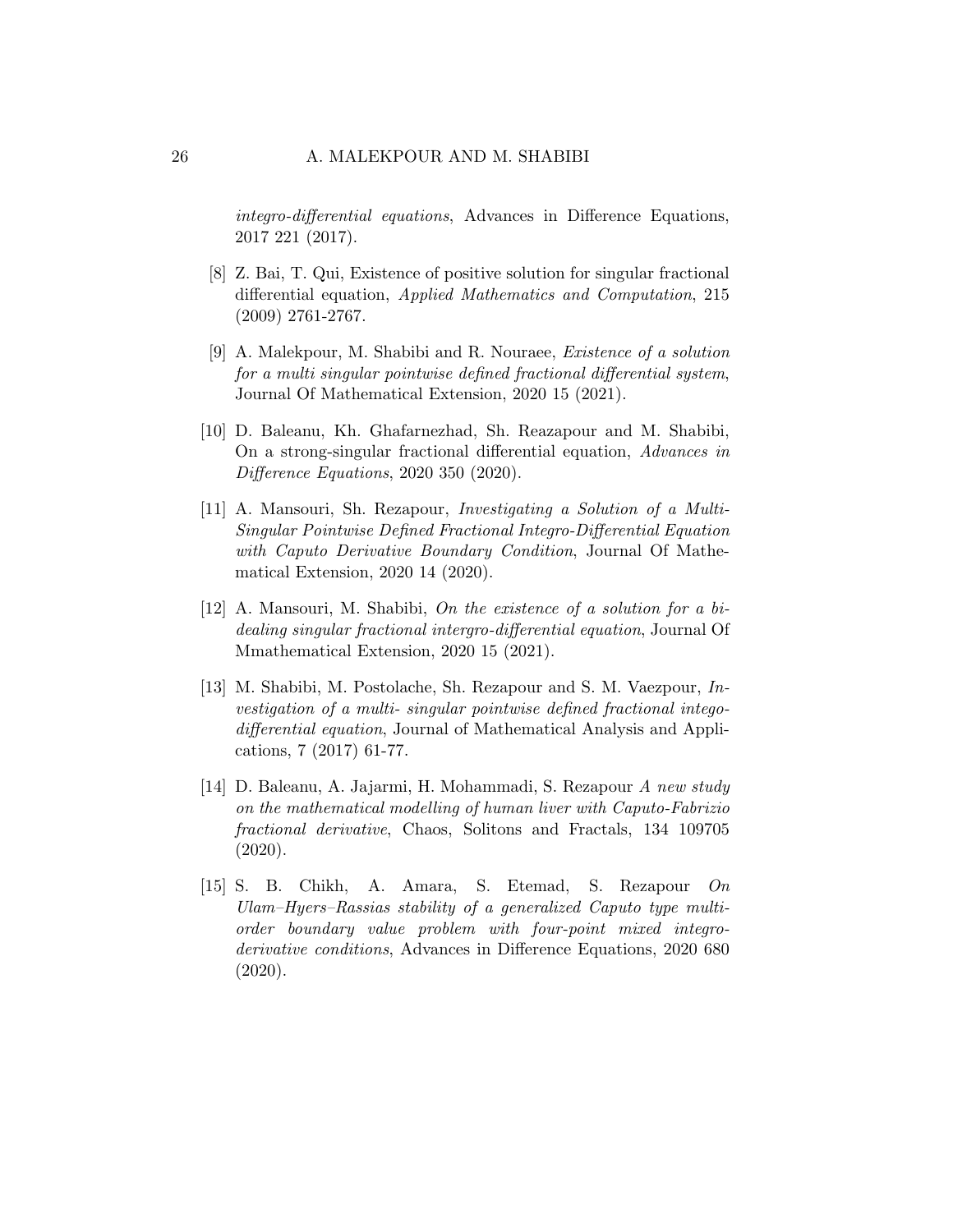- [16] A. Boutiara, S. Etemad, A. Hussain, S. Rezapour The generalized U-H and U-H stability and existence analysis of a coupled hybrid system of integro-differential IVPs involving  $\phi$ -Caputo fractional operators, Advances in Difference Equations, 2021 95 (2021).
- [17] H. Mohammadi, D. Baleanu, S. Etemad, S. Rezapour Criteria for existence of solutions for a Liouville-Caputo boundary value problem via generalized Gronwall's inequality, Journal of Inequalities and Applications, 36 1-19 (2021).
- [18] D. Baleanu, S. Etemad, S. Rezapour On a fractional hybrid integrodifferential equation with mixed hybrid integral boundary value conditions by using three operators., Alexandria Engineering Journal, 59(5) 3019-3027 (2020).
- [19] H. Mohammadi, S. Rezapour, S. Etemad, D. Baleanu Two sequential fractional hybrid differential inclusions, Advances in Difference Equations, 2020 385 (2020).
- <span id="page-26-0"></span>[20] H. Mohammadi, S. Kumar. S. Rezapour, S. Etemad A theoretical study of the Caputo-Fabrizio fractional modeling for hearing loss due to Mumps virus with optimal control, Chaos, Solitons and Fractals, 144 110668 (2021).
- <span id="page-26-1"></span>[21] A. Cabada, G. Wang, Positive solution of nonlinear fractional differential equations with integral boundary value conditions, Journal of Mathematical Analysis and Applications, 389 (2012) 403-411.
- <span id="page-26-2"></span>[22] S. W. Vong, Positive solutions of singular fractional differential equations with integral boundary conditions, Mathematical computer modelling, 57 (2013) 1053-1059.
- <span id="page-26-3"></span>[23] Y. Liu, P. J. Y. Wong, Global existence of solutions for a system of singular fractional differential equations with impulse effects, Journal of Applied Mathematics and Informatics, 33 (2015) 327-342.
- <span id="page-26-4"></span>[24] D. Baleanu, Kh. Ghafarnezhad, Sh. Reazapour and M. Shabibi, On the existence of solution of a three steps crisis integro-differential equation, Advances in Difference Equations, 2018 135 (2018).